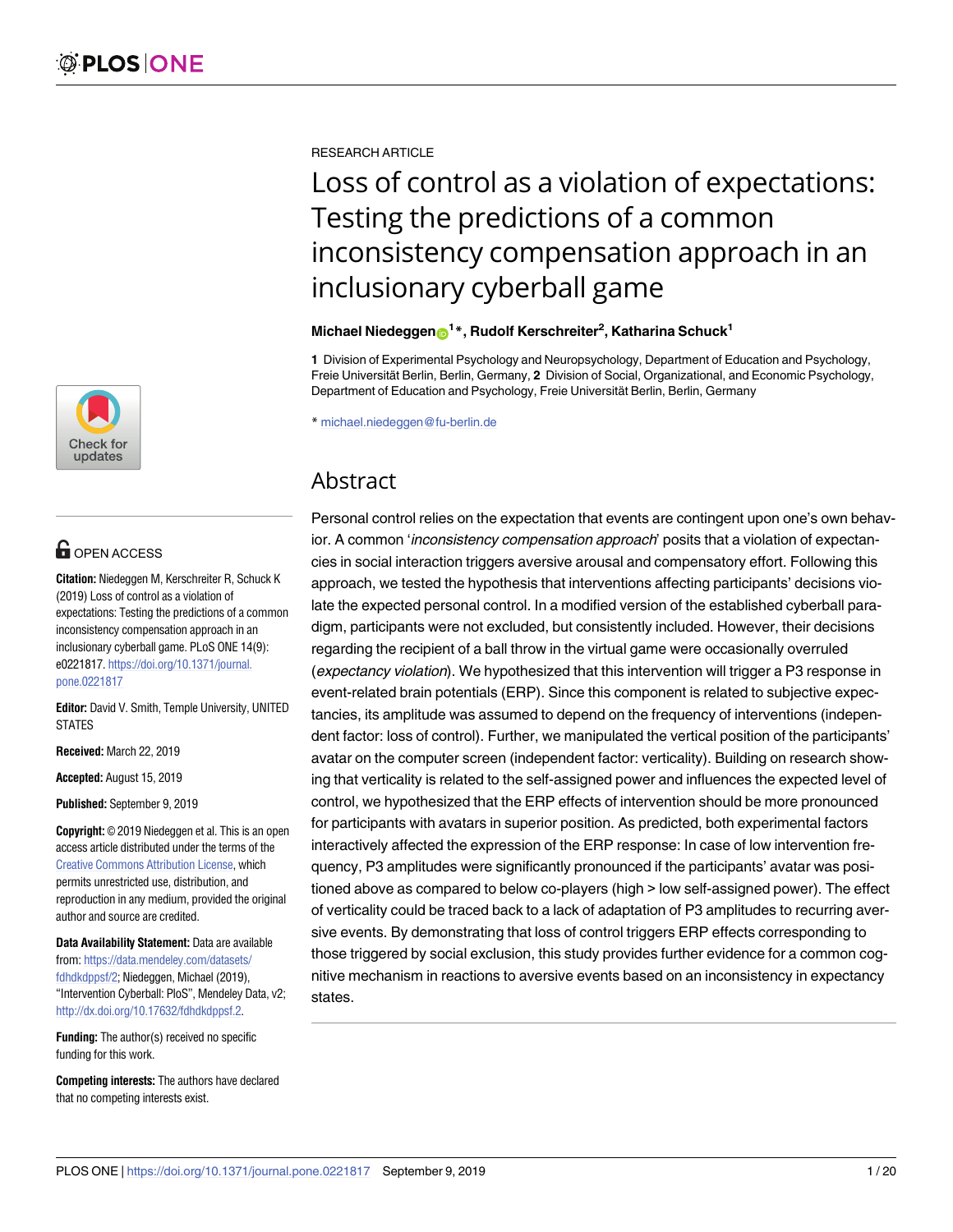# <span id="page-1-0"></span>**Introduction**

People want control in their lives. Personal control is a central human need that relies on the expectation that events are contingent upon one's own behavior (Rotter, 1966). It embraces the concept of *choice*, the ability to select options [[1](#page-16-0)]. A loss of control is reported to be stressful and anxiety provoking  $[2-4]$  and elicits the activation of a compensatory control mechanism [\[5](#page-16-0)].

The current study examined whether a loss of control defines an inconsistency in human information processing which relies on a violation of subjective expectancies. Based on previous experiments on social exclusion [\[6,](#page-16-0) [7](#page-16-0)], we supposed that the frequency of an aversive intervention as well as the self-assigned social power will affect experienced inconsistency. In the current research, event-related brain potentials (ERPs) allowed us to track the dynamics of the participants' state of expectancy and to explore differences in adaptation to recurring aversive events.

#### **Inconsistency compensation approach**

Both, a loss of control  $[1, 8]$  $[1, 8]$  $[1, 8]$  $[1, 8]$  and social exclusion  $[9, 10]$  $[9, 10]$  $[9, 10]$  $[9, 10]$  $[9, 10]$   $[11, 12]$  $[11, 12]$  $[11, 12]$ , induce a threat of our social needs and consequently an immediate aversive experience which directly impacts our affective state [[3\]](#page-16-0). For both aversive states, psychological models have been proposed and tested in numerous behavioral, psychophysiological, and neuroimaging studies (for control, see: [\[13,](#page-16-0) [14\]](#page-16-0) for exclusion: [[15,](#page-17-0) [16](#page-17-0)]).

In contrast to these specific models, an overarching 'inconsistency compensation' approach [\[17\]](#page-17-0) provides a more general framework and therefore meets the recent call for more general theories on human behavior [\[18\]](#page-17-0). Following the tradition of 'cognitive dissonance theory' [[19](#page-17-0), [20\]](#page-17-0), inconsistencies are triggered by the violation of subjective expectations, beliefs, or goals. These violations will evoke an aversive arousal and, consequently, a compensatory effort, such as accommodation, assimilation, or affirmation [\[21\]](#page-17-0). Neuroimaging results support the notion that the detection of inconsistencies relies on the activation of common neural structures [\[22,](#page-17-0) [23\]](#page-17-0). Following this unified motivational account, most social psychological phenomena [[17](#page-17-0)], including social exclusion and loss on control, therefore rely on the violation of subjective expectations.

In the following, we will first show how the predictions of this *expectancy violation account* have been examined in the context of social exclusion. We will introduce the experimental paradigm (cyberball) and the electrophysiological marker of an expectancy violation, the P3 component. After that, we will demonstrate how this approach can be applied in the context of a loss of control.

#### **Expectancy violation and social exclusion**

In the case of social exclusion, the predictions of an approach based on expectancy violation have already been studied intensively. Experimental approaches mostly rely on the cyberball paradigm [[24](#page-17-0)]. Here, the participant is exposed to exclusion by two (putative) co-players in a computerized ball tossing game. The short-lived experience of exclusion induces a reliable threat of fundamental human needs, namely belonging and self-esteem [[25](#page-17-0)], and appears to provide a valid simulation of a real-life experience.

In neuroimaging studies, neural structures associated with the processing of subjective expectancies were elicited by social rejection [[26](#page-17-0)]. Electrophysiological studies identified markers for a violation of expectancies in EEG activity [\[27\]](#page-17-0) as well as in event-related brain potentials (ERPs). Among the several components discussed in previous studies [[28](#page-17-0), [29](#page-17-0)], the most-promising candidate is the well-known P3 wave, a late positive deflection at 300–500 ms.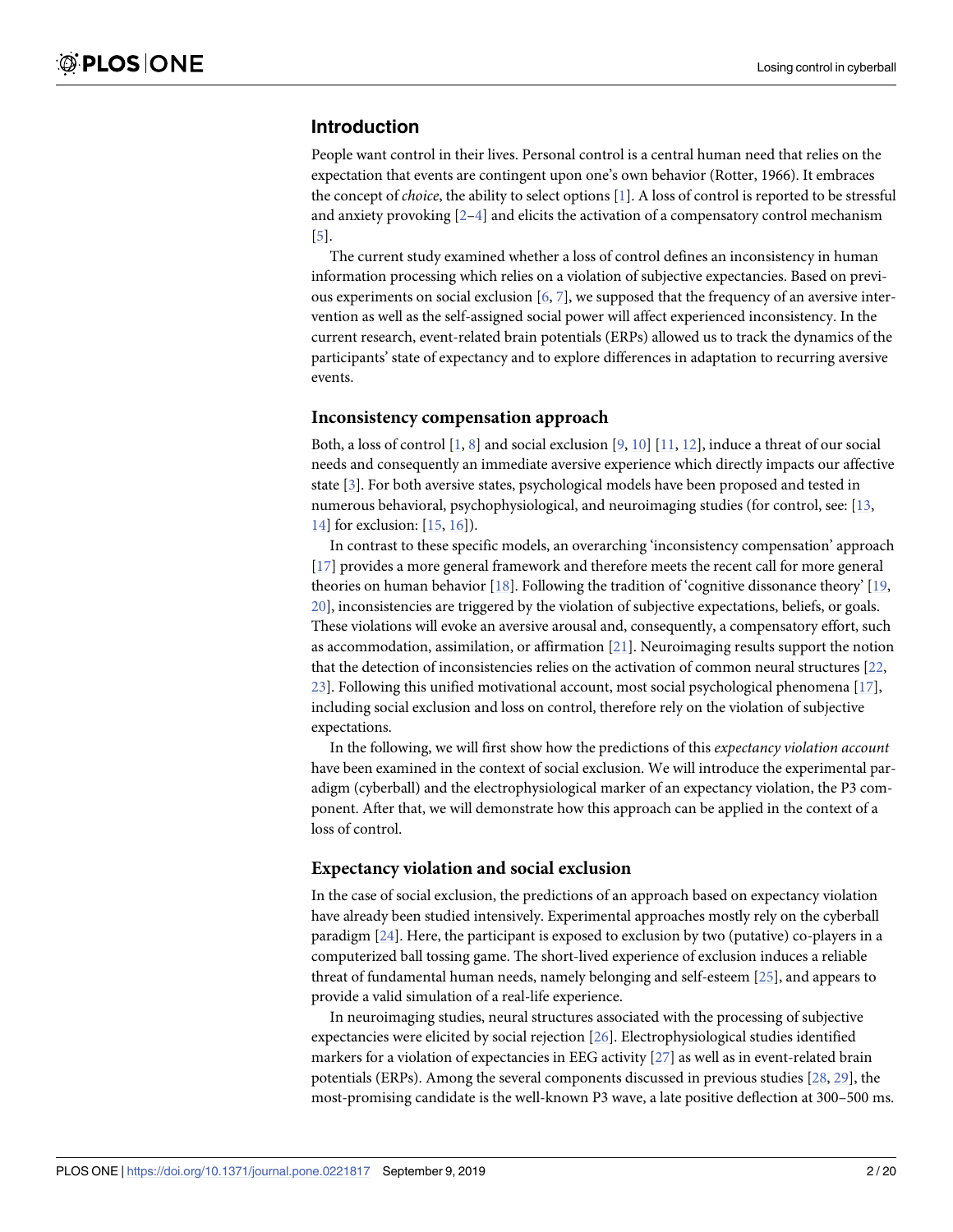<span id="page-2-0"></span>The P3 can be elicited in numerous cognitive paradigms and can be related to different stages in attentive and mnestic processing  $[30, 31]$  $[30, 31]$  $[30, 31]$  $[30, 31]$ . The cyberball paradigm shares the characteristics of the oddball paradigm [[32](#page-17-0)] which probes the brain's response to casual relevant target events. Here, the P3 amplitude is inversely related to the *subjective* probability of the target relevant event [\[33,](#page-17-0) [34\]](#page-17-0). In the exclusionary cyberball, the ball reception can be defined as a target event. Corresponding to the findings in the oddball paradigm, an increase in P3 amplitude can be reliably elicited if the probability of ball receptions is reduced (i.e. from 33% to 16% in a setup with two co-players, see [\[35\]](#page-17-0)). Most importantly, this P3 effect is not a mere reflection of event probability, but critically relies on the participants' subjective expectancies: If the reduced involvement is expected (by increasing the number of co-players, see [\[36\]](#page-18-0)), the P3 amplitude is not affected, and the reduction in ball reception is consequently not rated as aversive in the post-hoc questionnaires. This pattern of results demonstrates that the P3 effect depends on the violation of expected involvement.

As shown in a previous P3 study focusing on the effect of stereotyped cues in a Lunchroom task, the level of expected involvement can differ between groups of participants [[37](#page-18-0)]. This finding corresponds to clinical studies with borderline patients showing that the expression of the P3 effect and the self- reports depend on the *a priori* level of expected social participation [\[38,](#page-18-0) [39\]](#page-18-0). A corresponding bias can also be induced experimentally in healthy participants by manipulating the self-assigned social power. In several experimental studies, self-assigned social power was effectively manipulated by the assigned vertical position [[40](#page-18-0)] which leads to a sense of entitlement [\[41\]](#page-18-0). This effect of *verticality* has been transferred to the cyberball paradigm: In ERP studies [\[6](#page-16-0), [42\]](#page-18-0), the participants' avatar was either positioned above (*superior*) or below (*inferior*) the avatars of the co-players. In participants with an avatar at a superior position, the P3 effect was more expressed in an exclusionary condition. Ruling out that the ERP effect was due to a perceptual or attentive bias in the processing of the upper visual field  $[6]$  $[6]$  $[6]$ , the P3 effect indicates that participants assigned to a superior position as compared to participants assigned to an inferior position are less prepared for exclusionary events. Correspondingly, the superior group also rated exclusion as more-aversive in a retrospective questionnaire. In sum, the pattern of results supports the notion that self-assigned social power heightens the sensitivity for social exclusion [\[43](#page-18-0)].

According to recent ERP findings [[42](#page-18-0)], this verticality effect is associated with a differential adaptation to the aversive event: Whereas the P3 effect is gradually reduced within an experimental run in participants with an avatar at inferior position, it remains stable in participants with an avatar at superior position.

In sum, these ERP findings revealed that the processing of social exclusion is congruent with the predictions of an *expectancy violation* (and the overarching *inconsistency compensation*) approach: The P3 does not only reflect the violation of expected participation, but also the bias in the level of expectancy (induced by verticality). In the following, we will demonstrate how this approach can be applied to the processing of a loss of control.

#### **The present study: Expectancy violation and loss of control**

Provided that the predictions of an expectancy violation approach do not exclusively apply to the processing of exclusion, we expect that a loss of control will trigger a comparable ERP signature. To test this, in the present study we modified the cyberball setup to focus on the effect of loss of personal control. In the *exclusionary* cyberball, participation is reduced but decisional autonomy is provided: The participant is free to select the recipient of her/his ball throw. In the modified *intervention* cyberball we introduce in this research, the participant is included in the game, but personal control is challenged by a putative supervisor who can overrule the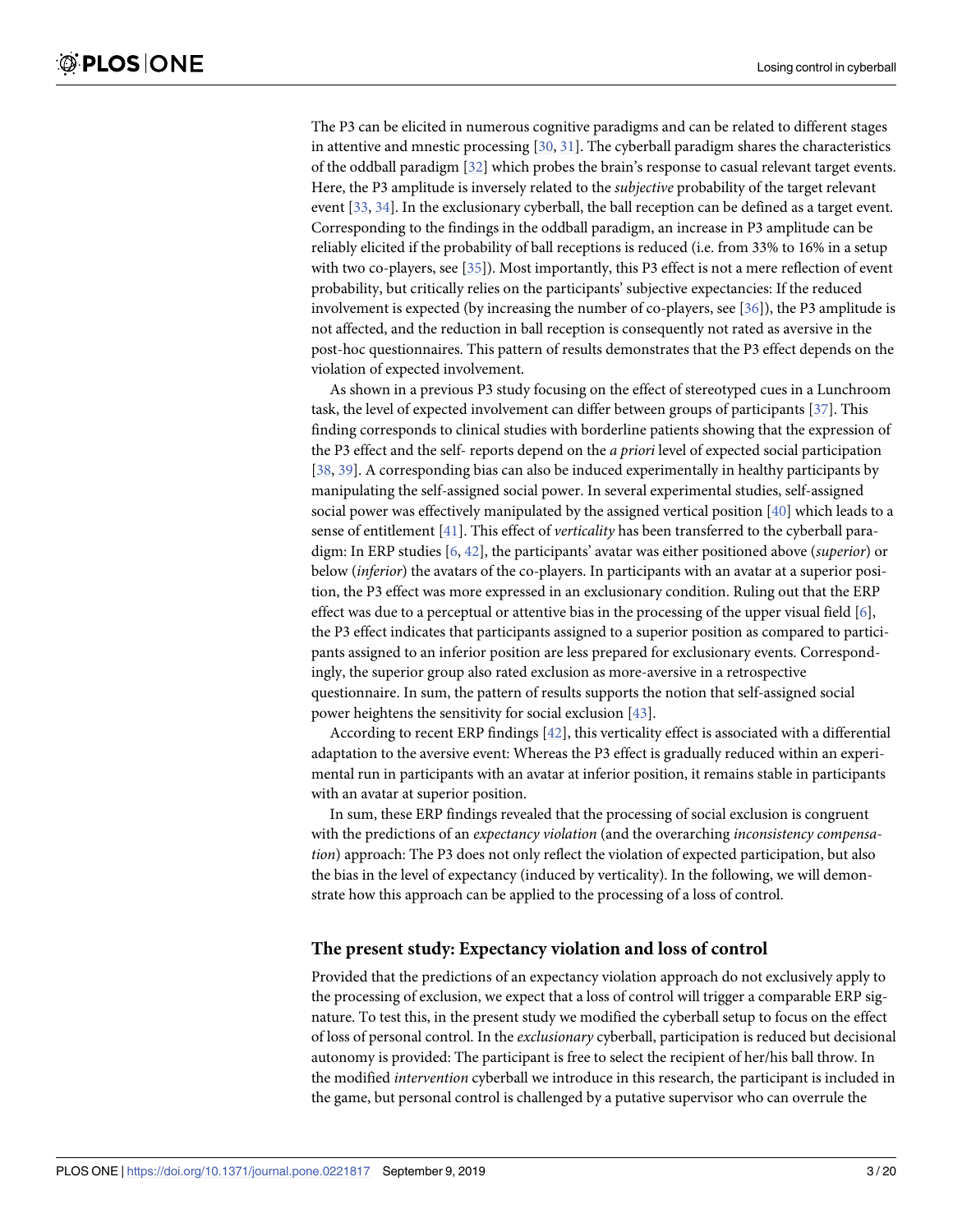<span id="page-3-0"></span>participants' decision and select a different recipient of the participants' ball throw. In contrast to the established *exclusionary* cyberball, the modified *intervention* cyberball therefore controls for belonging (inclusion of the participant) and aims to selectively threaten the need for control (intervention).

The experimental setup allows us to test the predictions of an expectancy violation account with respect to the loss of control. Two factors affecting the violation of expectancies were manipulated, intervention frequency and vertical position of the participants' avatar on the screen. Furthermore, the ERPs allow us to monitor a covert process: the adaptation to the recurring intervention events. Based on previous ERP results in the exclusionary cyberball, we hypothesized the following:

**Hypothesis 1: An intervention in the participants' decisional autonomy in the modified cyberball game elicits a P3.** In prior studies running the *exclusionary* cyberball, analysis was focused on the relevant target event, the participant's ball reception. Comparable to the oddball paradigm [[33](#page-17-0)], this target event elicited a centro-parietal P3b component, with its amplitude depending on event probability [[36](#page-18-0)]. The centro-parietal component has been related to stimulus evaluation in the context of preceding information (context updating [[30](#page-17-0)]). In the *intervention* cyberball, analysis is focused on a deviant event (non-intended recipient of ball throw) not related to an immediate response by the participant. Following previous ERP research, a deviant is supposed to trigger an additional earlier fronto-central P3a component [\[31\]](#page-17-0) which is related to the activation of a frontal attention network  $[44]$  $[44]$  $[44]$ , but also to the certainty on upcoming events [[45](#page-18-0)]. We therefore assumed that the P3 amplitudes will reflect the predictability of the deviant event as defined by the probability of intervention.

**Hypothesis 2: The expression of the P3 induced by an intervention in the participants' decisional autonomy is more pronounced in participants with an avatar at superior position as compared to an inferior position.** As mentioned above, the expectation for participation can be biased by vertical position [[6](#page-16-0), [42](#page-18-0)]. Following a more-general 'inconsistency compensation' approach [[17](#page-17-0)], the effect of verticality on the self-assignment of social power [\[40\]](#page-18-0) should also apply for self-assigned personal power [[46](#page-18-0)]. Accordingly, we assumed that the expression of the P3 responses to intervention should be more pronounced in participants with an avatar at superior position. In line with previous ERP findings from exclusionary cyberball [[6\]](#page-16-0) we expected this effect to be more pronounced if the predictability of an intervention is low.

**Hypothesis 3: The differences in the expression of the P3 induced by verticality can be traced back to differential adaptation effects.** ERP studies are based on averaging the response to repeatedly presented events. Consequently, relevant events (e.g. ball reception or interventions, respectively) must also occur frequently in a cyberball game. In the exclusionary cyberball, physiological responses to recurring relevant events (here: ball reception) change within an experimental block over time [\[47\]](#page-18-0). A corresponding decrease of the P3 amplitude [\[28\]](#page-17-0) can be related to a re-adjustment of subjective expectancies [[48](#page-18-0)]. Recent ERP results suggest that the aforementioned effect of verticality is due to a differential adaptation of the P3 amplitude [\[42\]](#page-18-0): If a participant is assigned to an inferior position, the decrease in P3 amplitude is markedly expressed. In contrast, P3 amplitudes remain constant if a superior position has been assigned. We suppose that the same process can be observed in the intervention cyberball game. In other words, in line with evidence from exclusionary cyberball studies we hypothesized that the P3 will also reflect an adjustment of expected interventions and that this effect will depend on the assigned vertical position of the participant's avatar.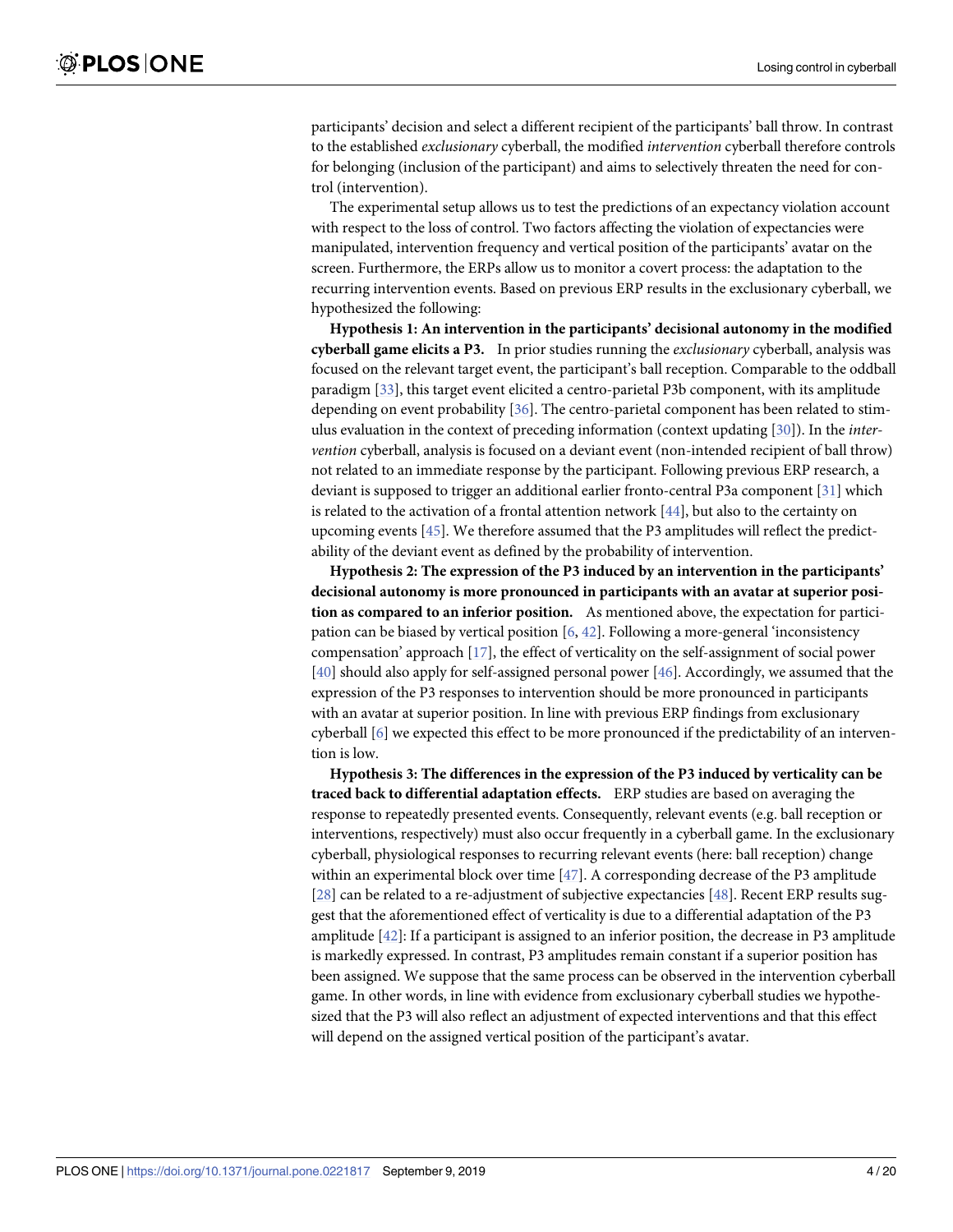## <span id="page-4-0"></span>**Materials and methods**

The experimental procedure was approved by the local ethics committee at the FU Berlin (No.006.2019). All participants provided written consent for participation according to the Declaration of Helsinki. The experiment reported in this article was not formally preregistered. Pre-processed data used for statistical testing are available online. Requests for the source code of the experimental procedure can be sent via email to the lead author. We report all measures, manipulations and exclusions.

#### **Participants**

Sample size was determined a priori using  $G^*$  Power [[49](#page-18-0)]. Previous ERP studies reported large effects of the within-participant experimental factor 'probability for ball reception' (here: frequency of intervention), and medium effects of the between-participant experimental factor 'verticality' [\[6](#page-16-0)]. Our power analysis was set out to replicate the crucial interaction of the experimental factors. To detect a medium effect of the within- and the between-factor (*f* = 0.20 adjusted to the taxonomy of Cohen) with a power of 80% using an *F*-test with alpha at .05 a sample size of 52 participants was required.

The required number of participants ( $n = 52$ , 36 female, 16 male, age range: 18 to 36 years) was included in the final analysis. Data of 14 additional participants (10 female, 4 male) were recorded, but rejected following a rigorous artifact correction (criteria: see below). Excluded participants did not differ from the included with respect to age  $(t(64) = -.812, p = .42)$ . Participants were randomly assigned to the conditions of the factor 'verticality': Each of the experimental groups comprised 26 participants ('superior': 16 female, 10 male, age: M = 25.96, SD = 5.89; 'inferior': 20 female, 6 male, age:  $M = 22.50$ ,  $SD = 3.15$ ). Please note that the difference in age between the groups was statistically significant  $(t(50) = 2.64, p = .011)$ , and will be considered in the statistical analysis.

## **Task and design**

The experimental setup (programmed in PsychoPy, v1.8, [\[50\]](#page-18-0)) was a modification of the ERPadjusted cyberball game previously reported [\[36\]](#page-18-0). The cover story of participating in a visual imagination study was supported by an initial questionnaire about the participants' visual imagination ability (Vividness of Visual Imagery Questionnaire, [\[51\]](#page-18-0)).

The setup of the following *intervention* cyberball game is depicted in [Fig](#page-5-0) 1A: All players putatively connected via internet—are represented by three avatars on the computer screen (7˚ x 7˚ at a viewing distance of 120 cm). Participants were previously asked to select an avatar of their choice [[52](#page-18-0)] which was centered horizontally on the computer screen. Each participant was quasi-randomly assigned (experimental factor: verticality) to a vertical position below (*inferior*) or above (*superior*) of the co-players avatars. The vertical position of the avatars of the two putative co-players was centered. Spatial distance between the avatars was held constant (3˚) in each of the experimental conditions.

Presentation of the ball in spatial proximity to the participants' avatar signaled ball possession and requested its forwarding to one of the co-players by pressing a corresponding button on a keyboard. After this decision, the ball vanished for 500 ms before appearing in spatial proximity to a co-player's avatar. Ball possession of the co-player lasted randomly between 400 and 1.400 ms to simulate the temporal variability of the decisional process. In each of the two experimental blocks–comprising 250 trials each—participants received the ball with a probability of 33% providing a constant inclusionary setting.

Before each experimental block, a picture of a meadow or a beach was shown accompanied by an instruction to visualize a ball throwing game at this place. Furthermore, participants were informed that a 'supervisor'—who is not a co-player—might intervene in the decision of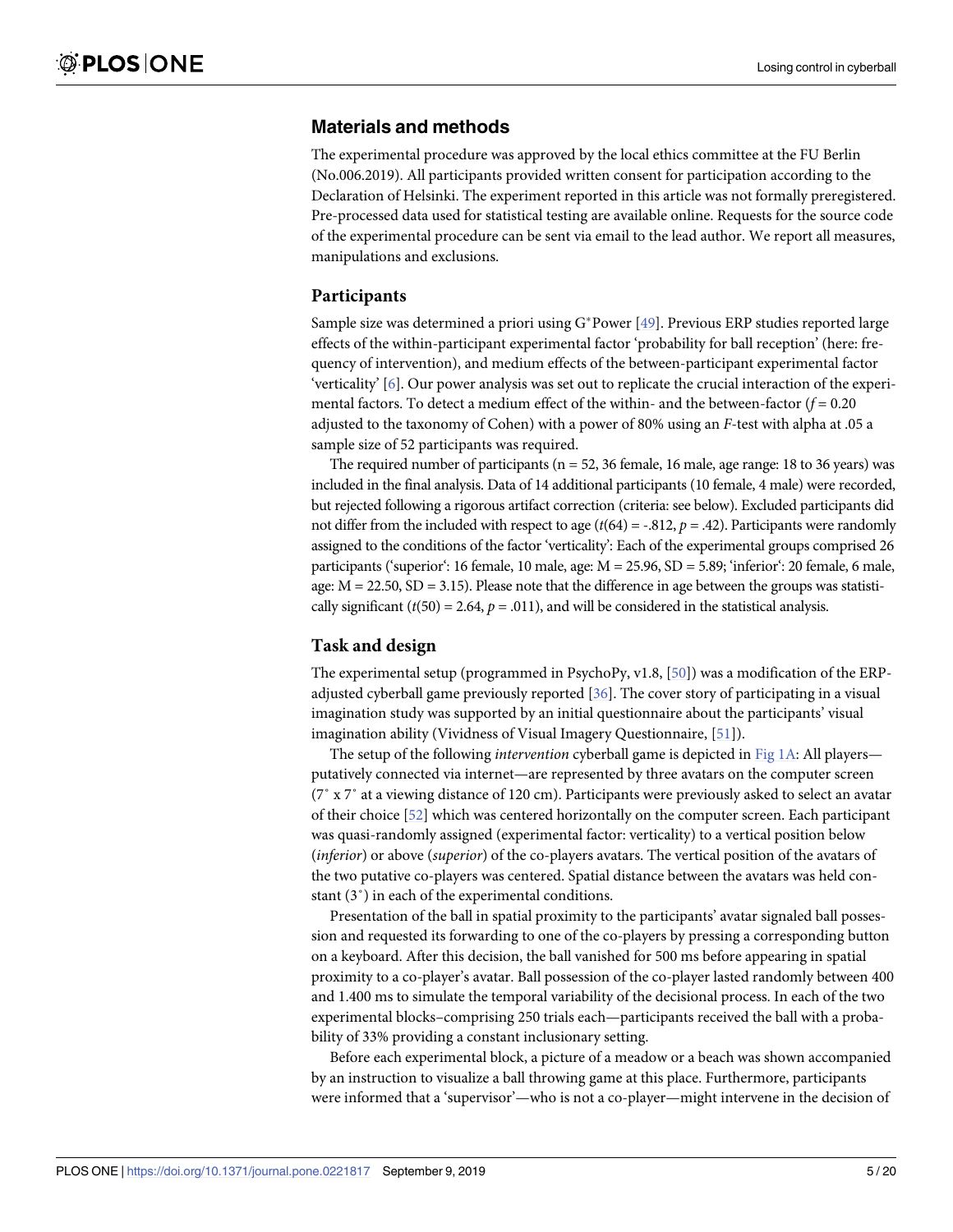<span id="page-5-0"></span>

**[Fig](#page-4-0) 1.** (A) Grand-averaged ERPs at midline electrodes Fz, Cz, and Pz separated for the experimental factor recipient ('ball reception by intended co-player' vs. 'ball reception by non-intended co-player'). The difference waves illustrate two positive components: an early fronto-central P3a (290–350 ms) followed by a centro-parietal P3b (350–410 ms). (B) ERPs effects of the experimental factor intervention frequency (20% vs 55%) separated for the ball reception of the intended and non-intended co-player. Modulation of the P3 amplitudes—time ranges of the P3a and P3b are shaded was restricted to the deviant event (non-intended co-player).

<https://doi.org/10.1371/journal.pone.0221817.g001>

the players and that the supervisor's activity will vary randomly between the two blocks. In case of an intervention, the ball was passed to the *non-intended* instead of the *intended* recipient. Frequency of intervention (within-participant factor: intervention) was at 20% in the first, and at 55% in the second block. Since the participant receives the ball in 83 trials in each block, the corresponding number of interventions was 17 in the first and 46 in the second block. The order of conditions was held constant in this study since previous ERP studies using the *exclusionary* cyberball provided evidence for contrast effects ([\[35\]](#page-17-0), see [discussion](#page-12-0)). Results of behavioral pilot studies indicated that this experimental setup selectively affected participants' need for control.

Immediately following the completion of the second block of the cyberball game, participants were asked to fill out two questionnaires referring each to the two preceding experimental blocks (low followed by high interference). The questionnaires included an estimation of the intervention frequency, the NTQ (Need Threat Questionnaire (NTQ), [\[24,](#page-17-0) [53\]](#page-18-0)) and a rating of the self-assigned personal and social power. The analysis will focus on four scales, (1) the estimated frequency of intervention, (2) the threat of control (NTQ), (3) the self-assigned social power (two items, i.e. *I felt in charge of others*), and (4) the self-assigned personal power (two items, i.e. *I felt independent*). The power items [[54](#page-18-0)] were to be estimated on a 5-point scale ranging from *none* (1) to *very much* (5).

Pilot studies indicated that an increase of intervention frequency from 20% to 55% induces a selective threat to the need for control (NTQ scale:  $F(1,40) = 4.69$ ,  $p = .036$ ,  $\eta_p^2 = .105$ ). Other NTQ scales were not affected. The following description of results will also focus on the scale 'control', but data of additional NTQ scales are available as supplementary data (Tables D and E in S1 [Appendix](#page-15-0)). Please note, that no significant effects were observed on the scales "belonging", "self-esteem", and "meaningful existence". After completing the questionnaires, participants were fully debriefed and gave informed consent.

Since a speeded response was not required, response times were not recorded in this study. A previous experiment on social exclusion provided no evidence that the experimental factors (frequency of the aversive event, verticality) will affect the participants' response time [\[7\]](#page-16-0).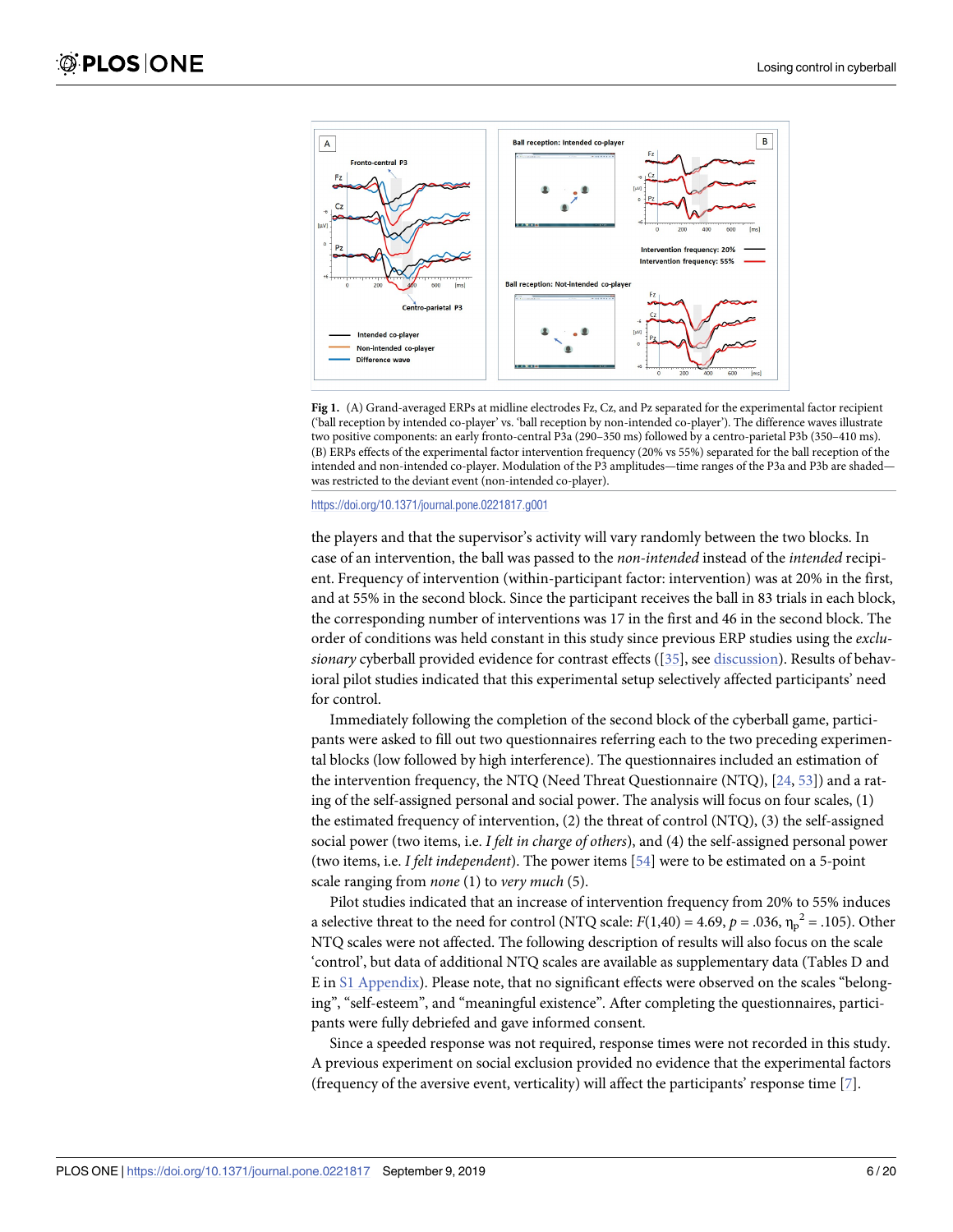#### **EEG recording**

EEG data were recorded from five active electrode positions (Fz, Cz, Pz, P7, P8) using Ag/ AgCl electrodes embedded in an elastic cap (EASYCAP, Herrsching, Germany; BrainAmps amplifier, BrainProducts, Gilching, Germany). Signals from active EEG electrodes (impedance *<* 5 kOhm) were referenced to linked earlobes. Electrode position FCz served as ground. Ocular artefacts were controlled for by recording vertical and horizontal electrooculogram (EOG). EEG data were recorded continuously (sample rate: 500 Hz), and band-pass filtered online (0.1–100 Hz).

Off-line, EEG data were analyzed running 'Vision Analyzer' (Version: 2.1, Brain Products, Gilching, Germany). EEG was epoched according to the onset of ball reception of the player, the *intended* and *non-intended* co-player. Each single (epoch length: -100 to 800 ms) was filtered (0.3 to 30 Hz, 12 dB/Oct), and baseline-corrected (-100 to 0 ms). Trials were automatically excluded from analysis if they contained ocular artifacts (EOG *>* 50 μV). Trials were marked if an amplitude criterion was exceeded (EEG *>* 80 μV). In a subsequent manual correction, marked trials were inspected for EEG alpha activity, slow linear drifts, or high frequency bursts. In the first block, the probability of the events of interest (*recipient*: intended vs. non-intended) was not balanced. Therefore, the number of EEG segments with "intended" ball recipients was adjusted to the number of segments with "non-intended" ball recipients by random selection in each participant.

In the crucial experimental condition (ball reception by non-intended player), ERPs relied on a mean of 16.09 trials (SD 1.98, range 14–21 trials) in the first block, and on a mean of 27.40 trials (SD 6.58, range 16–43 trials) in the second block. The number of artefact-free trials did not differ between the experimental groups (inferior vs. superior), neither in the first (mean trial number: 16.34 vs. 15.84, *t*(50) = .908, *p* = .368) nor in the second (mean trial number: 27.81 vs. 27.00, *t*(50) = .439, *p* = .662) block.

#### **Data analysis**

*Questionnaire data*: The three scales of interest (estimated frequency of intervention, social and personal power) were analyzed separately running 2 x 2 ANOVAs, including the betweenparticipant factor *verticality* and the within-participant factor *frequency of intervention* (SPSS version 22, IBM). Reported degrees of freedom and p-values were corrected according to Greenhouse-Geisser. In case of a significant interaction, post-hoc comparisons were performed.

To account for the difference in mean age with respect to the between-participant factor *verticality*, all statistical effects including this factor were additionally corrected: To this end, an ANCOVA was computed including the covariate *age of participant*. *All ANCOVA results reported in the following section are indexed by an asterisk (* �*)*.

*ERP data*: In a first step of analysis, ERPs of each participant were separately averaged for the different *recipient* outcomes (*intended* vs *non-intended* recipient), the experimental factor *frequency of intervention* (low vs high), and the electrode positions. If an ERP average relied on less than 15 trials, the participants' data were discarded from analysis (rejection of 14 participants).

Following the inspection of the grand-averaged ERP difference waves  $(\Delta$ [recipient nonintended–recipient intended], see [Fig](#page-5-0) 1B), we identified the expected fronto-central P3a and centro-parietal P3b. Based on the peaks of the differences waves, we assigned two temporal windows of each 60 ms to the P3a (290–350 ms) and the subsequent P3b (350–410 ms). For each participant, mean amplitudes in these time windows were computed for the ERP data separated for the experimental conditions and electrodes. Since maximum peaks within each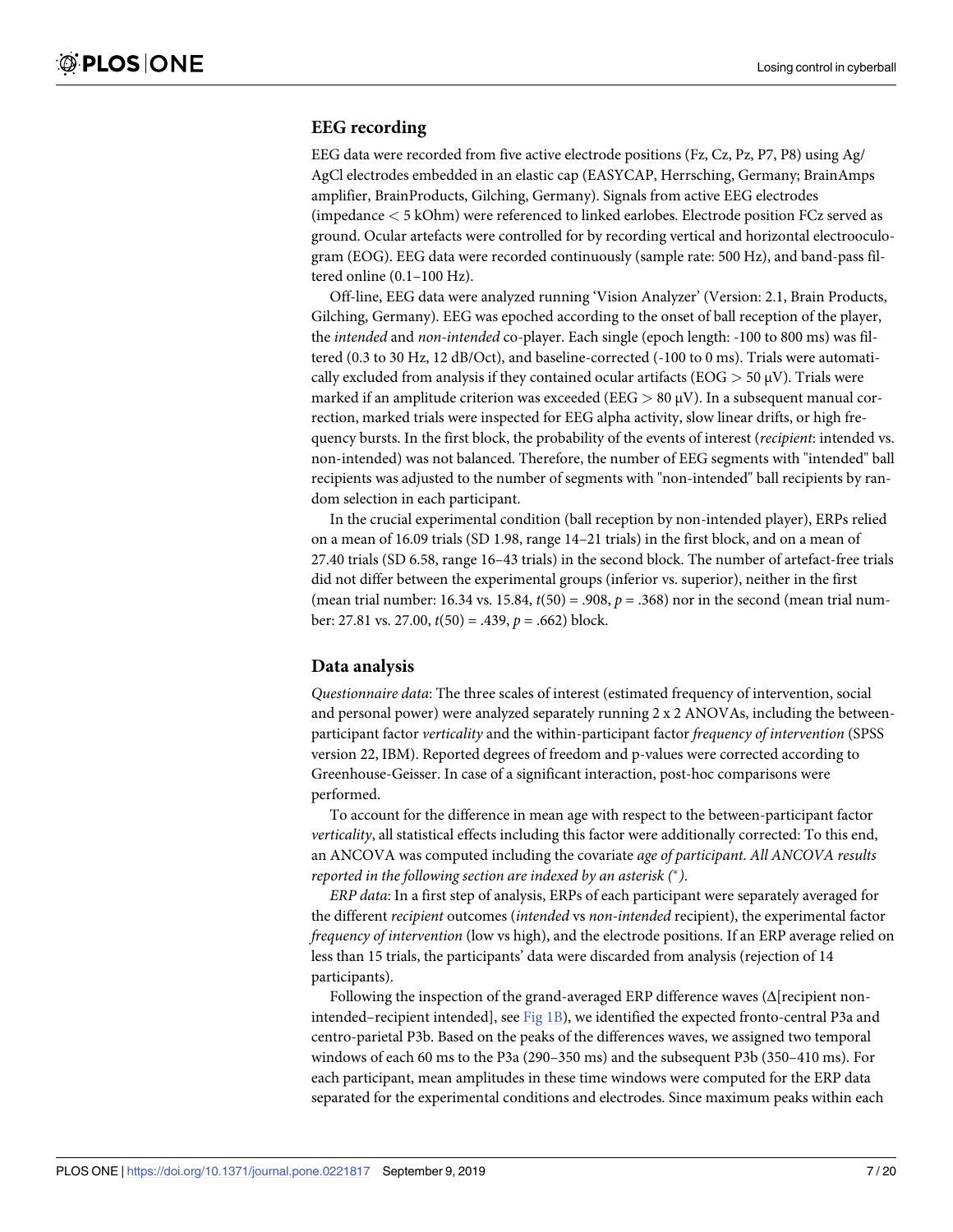<span id="page-7-0"></span>time window could not be identified reliably in single participants, peaks and latencies were not analyzed.

An ANOVA (non-intended outcome: electrode position x temporal window) confirmed that distribution of mean amplitudes at midline electrodes was significantly different in the P3a and P3b segment (electrode position x temporal windows:  $F(1,50) = 42.83$ ,  $p < .001$ ,  $\eta_p^2 =$ .452). As indicated by these topographical differences (see [Fig](#page-5-0) 1B), electrodes Fz and Cz were summarized in the analysis of the early P3 component, respectively Cz and Pz in the analysis of the late P3. This combination has already been used in previous ERP studies on social exclusion [\[35\]](#page-17-0). Exported amplitude data of both P3 components were analyzed separately running 2 x 2 x 2 ANOVAs, including the between-participant factor *verticality*, and the within-participant factors *frequency of intervention* and *recipient* (SPSS version 22, IBM). The ANOVA results are reported with Greenhouse-Geisser corrected degrees of freedom and p-values. Post-hoc comparisons were motivated by significant interactions of the experimental factors.

As mentioned above, mean age of the participants differed between the experimental groups: Accordingly, all effects including the between-participant factor *verticality* were additionally corrected by running an ANCOVA including the covariate *age of participant*.

In a second step of data analysis, ERP data were separately averaged within the first and second half of each experimental block. In case of high frequent deviants (here: block 2), a rapid adaptation to the recurring signal is highly likely. Therefore, the analysis was focused on the averaged response to the first ten deviant in the first, and the averaged response to the final ten deviants in the second half. Averaged data were based on the artifact-free set of preprocessed single trials and included at least seven single trials. For each half, the mean amplitudes in the time range of the early and late P3 component were computed. The statistical analysis was focused on the event 'non-intended recipient' and comprised the within-participant factors *half* (first vs. second), *frequency of intervention* (low vs. high), and the between-participant factor *verticality* (inferior vs superior). If the corresponding 2 x 2 x 2 ANOVA indicated a significant interaction, post-hoc comparisons were performed. Effects of the factor *verticality* were additionally controlled for the effect of the covariate *age of participant*.

Although the number of averaged trials used in the in the split-half analyses is quite low (block 1: 8.05, block 2: 13.70), we assume that the reliability of the ERP signal is provided: For each participant, we computed the correlation coefficient between the averaged ERP signal of the first and second half. As for the crucial first block (low intervention frequency), the mean correlation coefficient was .67 (SD .14) at electrode position Cz—indicating a high reliability.

Moreover, it is important to note that the results of the split-half analysis (see below) replicates the results of an earlier ERP study on social exclusion [\[7](#page-16-0)]. Finally, the P3 amplitude is a prominent ERP component which has previously been used in single-trial analysis [\[48\]](#page-18-0).

ERPs evoked by the event 'ball reception of the participant' (*self*) will not be considered in the result section: Neither the amplitude in the range of the P3a nor in the range of the P3b was affected by the experimental factor *verticality* (P3a:  $F(1,50) = 0.01$ ,  $p = .924$ ,  $\eta_p^2 = .000$ , P3b:  $F(1,50) = .086$ ,  $p = .357$ ,  $\eta_p^2 = .017$ ). This pattern also applies for the interaction of the experimental factors *intervention frequency* and *verticality* (P3a:  $F(1,50) = 0.08$ ,  $p = .777$ ,  $n_p^2 =$ .002, P3b: *F*(1,50) = .009, *p* = .768,  $\eta_p^2$  = .002). Details can be found in the supplementary data (Figure A and B in S1 [Appendix](#page-15-0), Tables A to C in S1 [Appendix\)](#page-15-0).

#### **Results**

The descriptive questionnaire data and the corresponding results of the inference statistics are presented in Tables [1](#page-8-0) and [2.](#page-9-0) Statistical results in the following sections always refer to post-hoc comparisons indicated by significant interactions.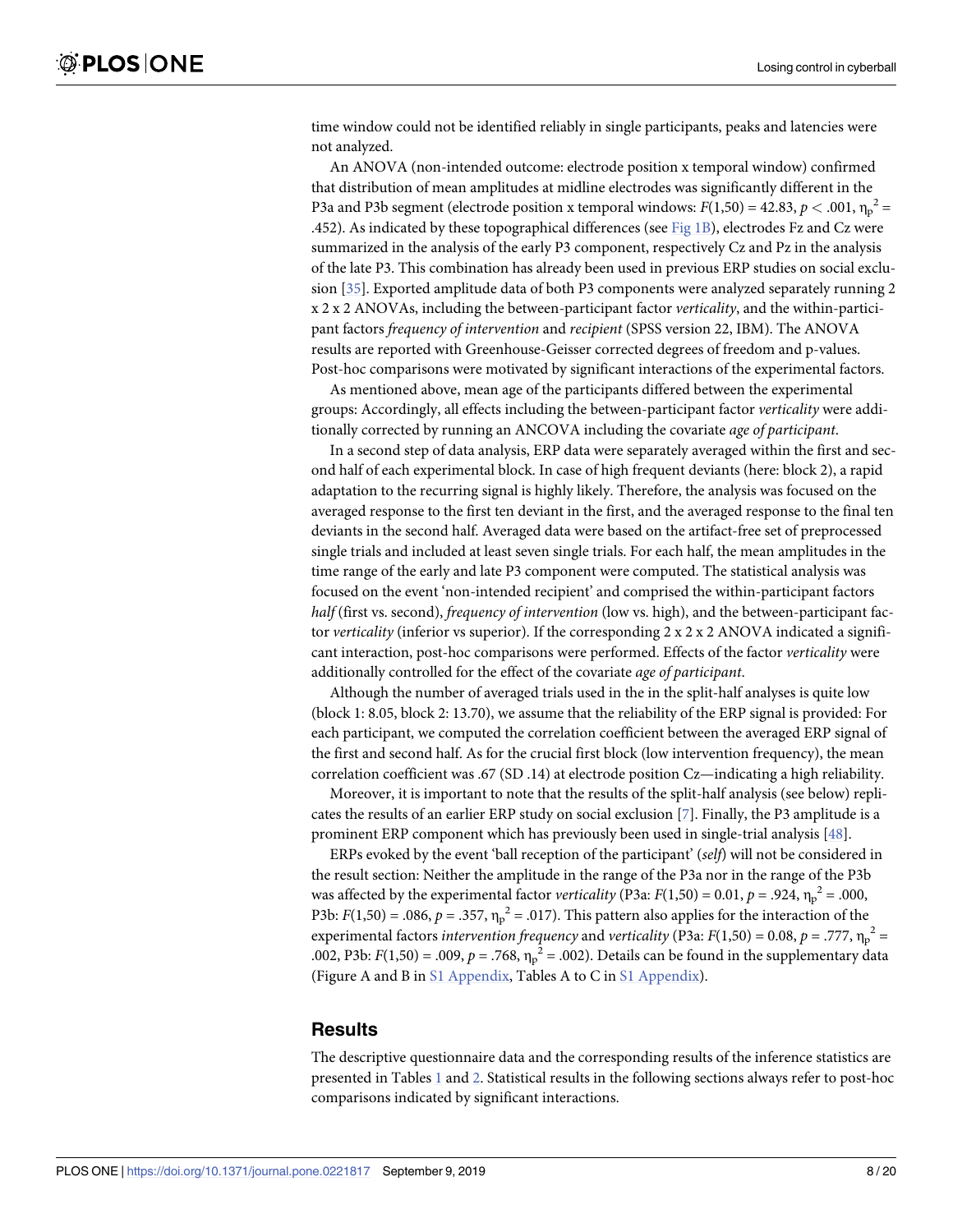#### <span id="page-8-0"></span>**Manipulation check and ratings**

The participants noticed the increasing frequency of the supervisors' activity reliably. Although the level of estimated frequency did not differ between the two *intervention* groups, a significant interaction of the experimental factors was indicated (Table 1, [Fig](#page-10-0) 2A). As compared to the 'inferior' group,  $F(1,25) = 19.47$ ,  $p < .001$ ,  $\eta_p^2 = .438$ , effect size for the factor *intervention frequency* was markedly reduced in the 'superior' group,  $F(1,25) = 10.49$ ,  $p = .003$ ,  $\eta_p^2 = .296$ . In the latter group, intervention frequency was overestimated in the first, and underestimated it in the second block.

In accordance with our pilot studies, the only NTQ scale affected by experimental manipulation was 'control' (Table 1, [Fig](#page-10-0) 2B). The need for control was significantly threatened by increasing the frequency of intervention.

In the intervention cyberball, ratings of self-assigned social power (i.e. *I felt in charge of others*) were neither affected by the increasing frequency of intervention, nor by the vertical position (Table 1, [Fig](#page-10-0) 2C). In contrast, rating of self-assigned personal power (*I felt independent*), was rated significantly lower if intervention frequency was increased, and vertical position moderated this effect significantly (Table 1, [Fig](#page-10-0) 2D). If participants were assigned to an avatar at superior position, the rating of self-assigned personal power was more expressed in the first block but dropped markedly in the second block. Post-hoc comparisons confirmed that the effect of *intervention frequency* was exclusively expressed in the 'superior',  $F(1,25) = 10.83$ ,  $p = .003$ ,  $v_p^2 = .302$ , but not in the 'inferior' group,  $F(1,25) = .00$ ,  $p = .999$ ,  $\eta_p^2 = .000$ . Please note that the crucial interaction between vertical position and intervention frequency is on the verge of significance when the covariate 'age of participant' is considered. This will be further considered in the discussion.

#### **ERP data: Analysis between experimental blocks**

As mentioned above, further reports will focus on the different outcomes of a participants' ball toss, the reception of the intended vs. the reception of the non-intended co-player. Analysis of

| Table 1. Descriptive statistics and ANOVA results for questionnaire data, separated for intervention frequency (IF, 20% vs. 55%) and group assignment (vertical             |
|-----------------------------------------------------------------------------------------------------------------------------------------------------------------------------|
| position: inferior vs. superior). To each mean value, upper and lower limits of confidence intervals (95%) are additionally provided. ANOVA results for the factor vertical |
| position are additionally controlled for the covariate 'age of participant' in an ANCOVA. All ANCOVA results are indexed by an asterisk (*).                                |

| <b>Intervention Frequency</b>                                                        | <b>Intervention Frequency (IF) 20%</b>                                                                    |                                                                                                         | Intervention Frequency (IF) 55% |                         |  |
|--------------------------------------------------------------------------------------|-----------------------------------------------------------------------------------------------------------|---------------------------------------------------------------------------------------------------------|---------------------------------|-------------------------|--|
| <b>Vertical Position</b>                                                             | <b>Inferior</b>                                                                                           | <b>Superior</b>                                                                                         | Inferior                        | <b>Superior</b>         |  |
| <b>Estimated Intervention Frequency</b>                                              | 24.43% (18.77%, 30.08%)                                                                                   | 30.12% (24.35%, 35.88%)                                                                                 | 43.96% (36.02%, 51.91%)         | 37.16% (29.36%, 45.26%) |  |
| Effect (IF)                                                                          |                                                                                                           | $F(1,50) = 29.47, p < .001, \eta_n^2 = 0.371$                                                           |                                 |                         |  |
| Effect (Position)                                                                    |                                                                                                           | $F(1,50) = .015$ , p = .904, $\eta_p^2 = .000$ (* $F(1,49) = .22$ , p = .640, $\eta_p^2 = .004$ )       |                                 |                         |  |
| Effect (IF x Position)                                                               | $F(1,50) = 5.27, p = .026, \eta_p^2 = 0.095$ (* $F(1,49) = 4.44, p = .040, \eta_p^2 = .083$ )             |                                                                                                         |                                 |                         |  |
| NTQ scale: Control                                                                   | 2.35(2.04, 2.66)                                                                                          | 2.28 (1.97, 2.59)                                                                                       | 2.09(1.81, 2.37)                | 2.04(1.76, 2.32)        |  |
| Effect (IF)                                                                          |                                                                                                           | $F(1,50) = 6.09, p = .017, \eta_p^2 = .108$                                                             |                                 |                         |  |
| Effect (Position)                                                                    |                                                                                                           | $F(1,50) = .009$ , $p = .763$ , $\eta_p^2 = .002$ (* $F(1,49) = .18$ , $p = .675$ , $\eta_p^2 = .004$ ) |                                 |                         |  |
| Effect (IF x Position)                                                               |                                                                                                           | $F(1,50) = 0.08$ , $p = .930$ , $\eta_p^2 = .000$ (* $F(1,49) = .07$ , $p = .790$ , $\eta_p^2 = .001$ ) |                                 |                         |  |
| Rating of self-assigned social power                                                 | 2.54(2.18, 2.83)                                                                                          | 2.62(2.26, 2.98)                                                                                        | 2.32(1.94, 2.69)                | 2.72(2.35, 3.09)        |  |
| Effect (IF)                                                                          |                                                                                                           | $F(1,50) = 0.11$ , $p = .738$ , $\eta_p^2 = .002$                                                       |                                 |                         |  |
| Effect (Position)                                                                    |                                                                                                           | $F(1,50) = .94$ , $p = .336$ , $\eta_p^2 = .019$ (* $F(1,49) = 1.35$ , $p = .251$ , $\eta_p^2 = .027$ ) |                                 |                         |  |
| Effect (IF x Position)                                                               | $F(1,50) = 1.19$ , $p = .280$ , $\eta_p^2 = .022$ (* $F(1,49) = 1.10$ , $p = .299$ , $\eta_p^2 = .022$    |                                                                                                         |                                 |                         |  |
| Rating of self-assigned personal power                                               | 3.00(2.60, 3.39)                                                                                          | 3.25(2.85, 3.64)                                                                                        | 2.96(2.52, 3.41)                | 2.69(2.26, 3.13)        |  |
| Effect (IF)                                                                          | $F(1,50) = 5.29, p = .026, \eta_p^2 = .096$                                                               |                                                                                                         |                                 |                         |  |
| Effect (Position)                                                                    | $F(1,50) = .012$ , $p = .914$ , $\eta_p^2 = .000$ (* $F(1,49) = .222$ , $p = .643$ ., $\eta_p^2 = .004$ ) |                                                                                                         |                                 |                         |  |
| Effect (IF x Position)                                                               |                                                                                                           | $F(1,50) = 5.30, p = .026, \eta_p^2 = 0.096$ (* $F(1,49) = 3.58, p = .064, \eta_p^2 = .068$ )           |                                 |                         |  |
| $\mathbf{r}$ . The state of $\mathbf{r}$ is the state of $\mathbf{r}$<br>0.001017100 |                                                                                                           |                                                                                                         |                                 |                         |  |

<https://doi.org/10.1371/journal.pone.0221817.t001>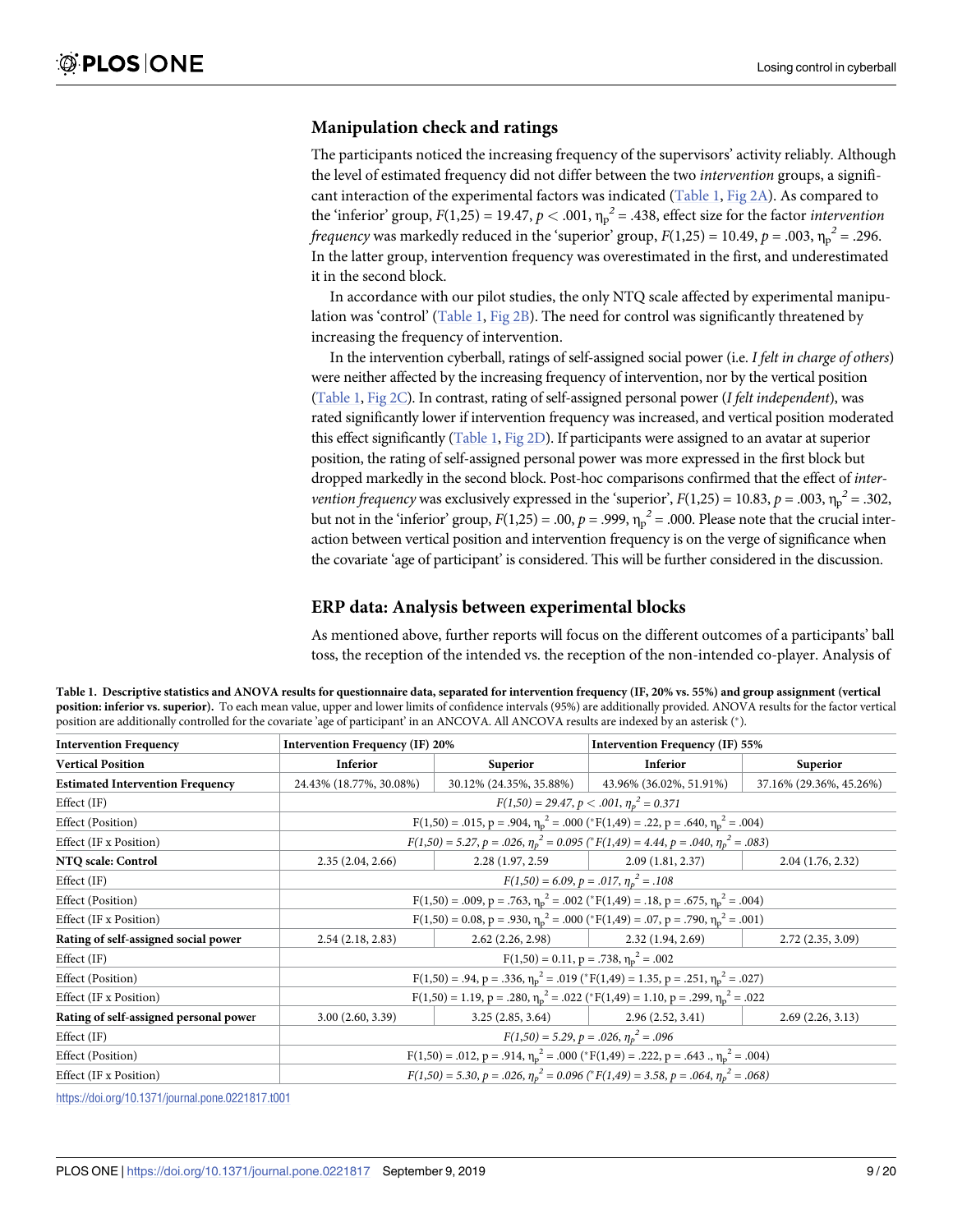<span id="page-9-0"></span>[Table](#page-7-0) 2. Descriptive statistics and ANOVA results for the ERP data, separated for intervention frequency (IF, 20% vs. 55%), group assignment (vertical position: inferior vs. superior), and outcome of ball though (RC, intended vs. non-intended recipient). To each mean value, the upper and lower limits of confidence intervals (95%) are additionally provided. ANOVA results for the factor vertical position are additionally controlled for the covariate 'age of participant' in an ANCOVA. All ANCOVA results are indexed by an asterisk (\*).

| <b>Intervention Frequency</b>                            | <b>Intervention Frequency (IF) 20%</b>                                                                    |                                               | Intervention Frequency (IF) 55%                           |                                               |
|----------------------------------------------------------|-----------------------------------------------------------------------------------------------------------|-----------------------------------------------|-----------------------------------------------------------|-----------------------------------------------|
| <b>Vertical Position</b>                                 | Inferior                                                                                                  | Superior                                      | Inferior                                                  | Superior                                      |
| P3a amplitude (290-350 ms), intended outcome (RC)        | $2.47 \mu V (1.41 \mu V,$<br>$3.55 \mu V$ )                                                               | $2.58 \mu V (1.52 \mu V,$<br>$3.65 \mu V$     | $2.36 \mu V$ (1.29 $\mu V$ ,<br>$3.33 \mu V$ )            | $3.28 \mu V (2.32 \mu V,$<br>$4.26 \mu V$ )   |
| P3a amplitude (290-350 ms), non-intended outcome<br>(RC) | 5.73 $\mu$ V (4.78 $\mu$ V,<br>$7.30 \,\mu V$ )                                                           | $8.38 \mu V$ (6.84 $\mu V$ ,<br>$9.92 \mu V$  | 5.31 $\mu$ V (4.06 $\mu$ V,<br>$6.58 \mu V$ )             | 6.04 $\mu$ V (4.19 $\mu$ V,<br>$7.27 \mu V$ ) |
| Effect (RC)                                              | $F(1,50) = 112.32, p < .001, \eta_p^2 = .692$                                                             |                                               |                                                           |                                               |
| Effect (IF)                                              | $F(1,50) = 3.02$ , $p = .088$ , $\eta_p^2 = .057$                                                         |                                               |                                                           |                                               |
| <b>Effect</b> (Position)                                 | $F(1,50) = 2.67$ , p = .108, $\eta_p^2 = .051$ (* $F(1,49) = 2.54$ , p = .117, $\eta_p^2 = .049$ )        |                                               |                                                           |                                               |
| Effect (RC x IF)                                         | $F(1,50) = 9.32, p = .004, \eta_p^2 = .157$                                                               |                                               |                                                           |                                               |
| Effect (RC x Positon)                                    | $F(1,50) = 2.83$ , p = .099, $\eta_p^2 = .054$ (* $F(1,49) = 3.65$ , p = .062, $\eta_p^2 = .069$ )        |                                               |                                                           |                                               |
| Effect (IF x Position)                                   | $F(1,50) = 0.79$ , p = .378, $\eta_p^2$ = .016 (* $F(1,49) = 0.65$ , p = .424, $\eta_p^2$ = .013)         |                                               |                                                           |                                               |
| Effect (RC x IF x Position)                              | $F(1,50) = 6.34, p = .015, \eta_p^2 = .113$ (* $F(1,49) = 8.42, p = .006, \eta_p^2 = .147$ )              |                                               |                                                           |                                               |
| P3b amplitude (235-410 ms), intended outcome (RC)        | $2.50 \mu V (1.41 \mu V,$<br>$3.60 \,\mathrm{\upmu V}$                                                    | $2.39 \mu V (1.30 \mu V,$<br>$3.48 \mu V$ )   | $2.40 \mu V (1.19 \mu V,$<br>$3.62 \text{ }\mu\text{V}$ ) | $2.13 \mu V (0.92 \mu V,$<br>$3.35 \mu V$ )   |
| P3b amplitude (350-410 ms), non-intended outcome<br>(RC) | 6.46 $\mu$ V (4.87 $\mu$ V,<br>$8.06 \,\mu V$ )                                                           | $7.28 \mu V (5.68 \mu V,$<br>$8.87 \,\mu V$ ) | $5.18 \mu$ μV (3.78 μV,<br>$6.5 \text{ }\mu\text{V}$      | 5.44 µV (4.05 µV,<br>$6.82 \mu V$ )           |
| Effect (RC)                                              | $F(1,50) = 105.33, p < .001, \eta_p^2 = .678$                                                             |                                               |                                                           |                                               |
| Effect (IF)                                              | $F(1,50) = 6.71, p = .013, \eta_p^2 = .118$                                                               |                                               |                                                           |                                               |
| Effect (Position)                                        | $F(1,50) = 0.05$ , p = .816, $\eta_p^2$ = .001 (* $F(1,49) = 0.49$ , p = .486, $\eta_p^2$ = .010)         |                                               |                                                           |                                               |
| Effect (RC x IF)                                         | $F(1,50) = 4.44$ , $p = .040$ , $\eta_p^2 = .082$                                                         |                                               |                                                           |                                               |
| Effect (RC x Positon)                                    | $F(1,50) = 1.00$ , $p = .322$ , $\eta_p^2 = .020$ (* $F(1,49) = 0.98$ , $p = .328$ , $\eta_p^2 = .020$ )  |                                               |                                                           |                                               |
| Effect (IF x Position)                                   | $F(1,50) = 0.28$ , $p = .599$ , $\eta_p^2 = .006$ (* $F(1,49) = 0.21$ , $p = .651$ , $\eta_p^2 = .004$ )  |                                               |                                                           |                                               |
| Effect (RC x IF x Position)                              | $F(1,50) = 0.09$ , $p = .759$ , $\eta_p^2 = .002$ (* $F(1,49) = 0.624$ , $p = .434$ , $\eta_p^2 = .013$ ) |                                               |                                                           |                                               |

<https://doi.org/10.1371/journal.pone.0221817.t002>

the event 'self' (participant receives the ball) can be found in the supplementary material (Figure A and B in S1 [Appendix](#page-15-0)).

As depicted in [Fig](#page-5-0) 1A, the grand-averaged ERPs were characterized by a sustained positivity starting at about 250 ms. The positivity is clearly more expressed for the event 'recipient nonintended' when compared to the event 'recipient intended'. Based on the ERP difference wave, two positive components were identified representing the early fronto-central P3a peaking at about 310 ms, followed by a late centro-parietal P3b peaking at about 400ms. Analyses were based on the mean amplitudes in two temporal ranges (mean  $[Fe, Ce]$ : 290–350 ms, mean  $[Ce$ , Pz]: 350–410 ms). For both components, separate ANOVAs were computed to test our hypotheses.

P3a (290–350 ms): In line with our first hypothesis, the deviant event (recipient nonintended) elicited a larger P3a component as compared to the standard event (recipient intended). Correspondingly, a significant effect of the factor *recipient* was found for the P3a (Table 2). [Fig](#page-5-0) 1B suggests that an effect of intervention frequency can be found for the nonintended, but not for the intended outcome. In the former condition, P3a amplitude was more expressed if frequency of intervention was low. This observation is supported by the significant interaction of the factors *intervention frequency* and *recipient*. Post-hoc comparisons confirmed that an effect of intervention frequency can be observed for the non-intended outcome, *F*(1,50) = 98.17, *p* < .001,  $\eta_p^2$  = .152, but not for the intended outcome, *F*(1,50) = .64, *p* = .427,  $\eta_{\rm p}^2 = .013$ .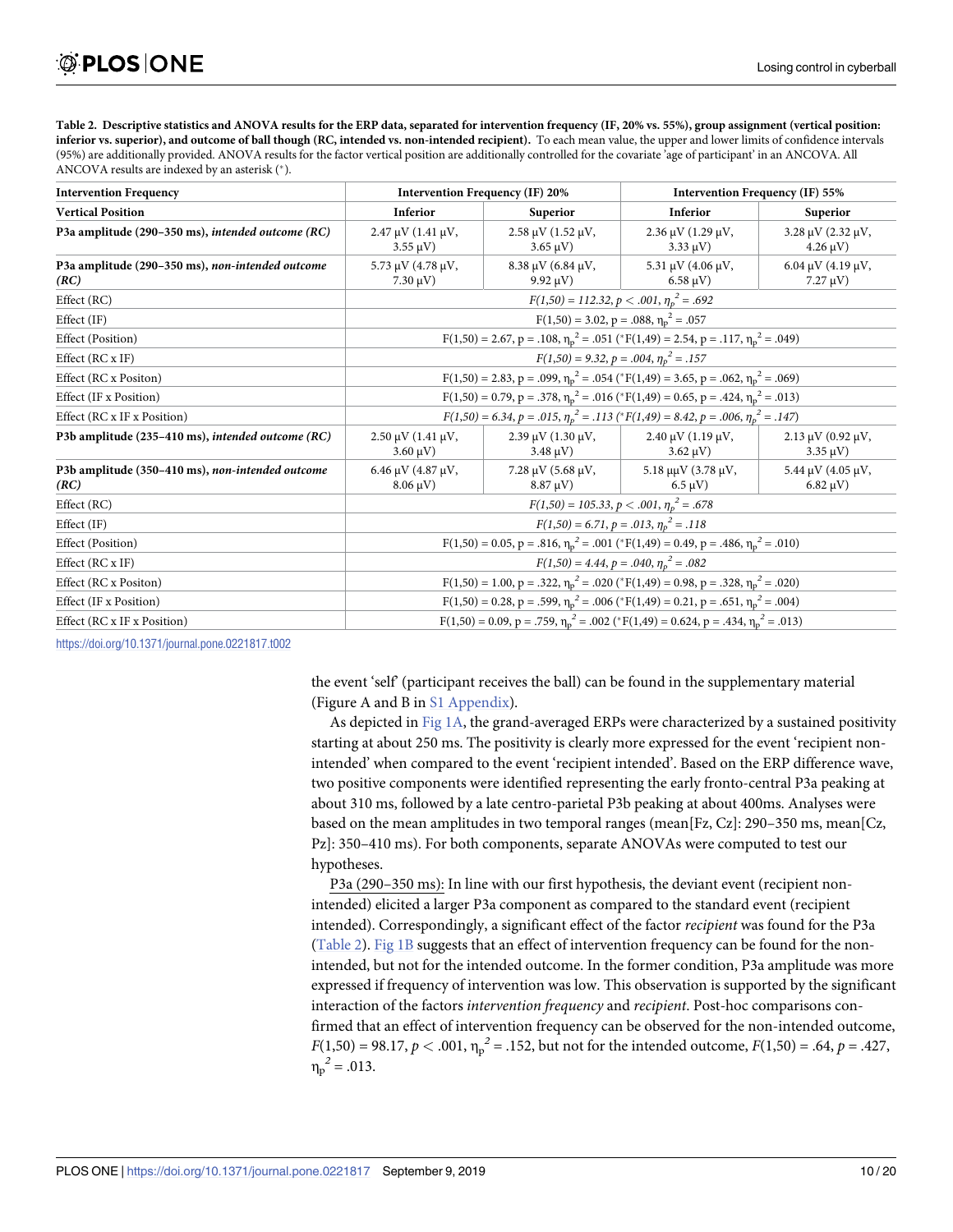<span id="page-10-0"></span>

**[Fig](#page-8-0) 2. Descriptive statistics for the self-report data, separated for experimental factors 'position' (inferior vs.** superior) and 'intervention frequency' (IF 20% vs IF 55%). Error bars refer to the standard error of mean. (A) Estimated frequency of intervention was overestimated by participants in superior position in the first block. (B) The threat to the need for control was increased by increasing intervention frequency. (C) Ratings of self-assigned social power were not affected by experimental manipulation. (D) In contrast, ratings of self-assigned personal power were reduced by increasing the intervention frequency, but exclusively in the superior group. (E) Explanation of the pictograms used.

<https://doi.org/10.1371/journal.pone.0221817.g002>

The three-way interaction of the factors *verticality*, *intervention frequency* and *recipient* [\(Table](#page-9-0) 2) was significant for the ANOVA and the ANCOVA. The effect triggered a post-hoc analysis, separated for the event 'recipient intended' and 'recipient non-intended'. The processing of the standard event (intended outcome of a ball throw) was not influenced by the factor *verticality*: P3a amplitude was neither affected by the factor *verticality*, *F*(1,50) = .70, *p* =



**[Fig](#page-11-0) 3.** Effect of verticality on the processing of the deviant event (non-intended outcome): (A) ERP effect of intervention frequency separated for the vertical position of the participants' avatar: At superior position, the P3 amplitude effect is clearly expressed for the fronto-central P3a and centro-parietal P3b amplitude. At inferior position, effects are reduced and restricted to the centro-parietal P3b amplitude. (B) ERP response at electrode Cz to the first and final deviants within an experimental block. Effects are separated for the intervention frequency (20%: left column vs. 55%: right column) and vertical position of the avatar (superior: upper row vs. inferior: lower row). If intervention frequency is low (20%), P3 responses to the final deviants is significantly reduced at an inferior position but remains stable at a superior position. If intervention frequency is high (55%), the response to the final deviants is markedly reduced–independently of the vertical position.

<https://doi.org/10.1371/journal.pone.0221817.g003>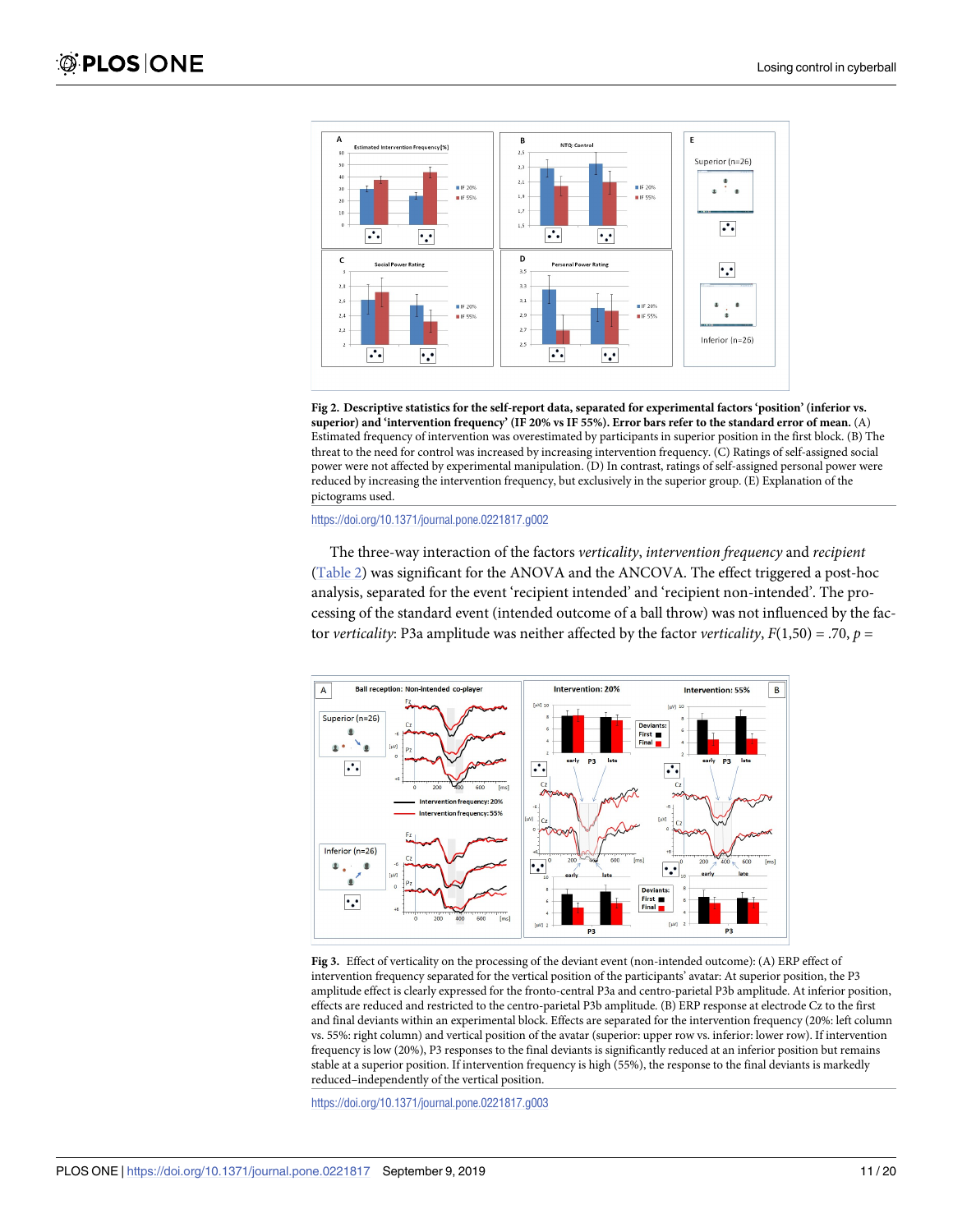<span id="page-11-0"></span>.407,  $\eta_p^2$  = .014 (\*F(1,49) = .46, p = .502,  $\eta_p^2$  = .009), nor by the interaction of the factors *intervention frequency* and *verticality*,  $F(1,50) = 1.27$ ,  $p = .265$ ,  $\eta_p^2 = .025$  ( ${}^*F(1,49) = 2.12$ ,  $p = .152$ ,  $\eta_p^2$  = .042). In contrast, the processing of the deviant event (non-intended outcome) was found to be influenced by the experimental factors. As shown in [Fig](#page-10-0) 3A, P3a amplitude was more expressed in case of a low as compared to a high intervention frequency–only if the participants' avatar was at a superior position. The ANOVA confirmed a significant interaction of the factors *intervention frequency* and *verticality*,  $F(1,50) = 4.41$ ,  $p = .041$ ,  $\eta_p^2 = .081$  (\* $F(1,49) =$ 5.07,  $p = .029$ ,  $\eta_p^2 = .094$ ). In line with the visual impression [\(Fig](#page-10-0) 3A), P3a amplitude was more expressed in case of a low as compared to a high intervention frequency for the superior group,  $F(1,50) = 3.70$ ,  $p = .060$ ,  $\eta_p^2 = .069$ , but not for the inferior group,  $F(1,50) = 0.37$ ,  $p =$  $.546, \eta_p^2 = .012.$ 

P3b (350–410 ms): The mean P3b amplitude was more expressed when the non-intended co-player received the ball (factor *recipient*, see [Fig](#page-5-0) 1A). Moreover, the effects of probability of an intervention extended to the P3b amplitude: As for the early P3, the effect of intervention frequency appears to be restricted to the non-intended outcome [\(Table](#page-9-0) 2, *recipient* by *intervention frequency* interaction). Post-hoc comparisons triggered by the significant interaction confirmed that an effect of intervention frequency can be observed for the non-intended outcome, *F*(1,50) = 8.99, *p* = .004,  $\eta_p^2$  = .152, but not for the intended outcome, *F*(1,50) = 0.19, *p* = .669, ηp *<sup>2</sup>* = .004. The factor *verticality* did not influence the intervention effect on the P3b amplitude systematically (see [Table](#page-9-0) 2).

#### **ERP data: Adaptation effects within an experimental block**

In line with previous ERP studies running an exclusionary cyberball [\[28,](#page-17-0) [42,](#page-18-0) [55\]](#page-19-0), we hypothesized a decrease in P3 amplitudes within the experimental blocks. To account for the difference in intervention frequency between the two experimental blocks (20% vs. 55%), the analysis of adaptation effects focused on the averaged response to the first ten (first half) and to the final ten (second half) deviant events (*non-intended recipient)* within an experimental block (see [methods\)](#page-4-0). As shown above, the deviant event provoked a significant P3a and P3b response

[Table](#page-12-0) 3. Descriptive statistics for the ERP data (intervention frequency 20%) for the non-intended outcome, separated for, assignment (vertical position: inferior vs. superior) and half (first and final deviants within a block). To each mean, the upper and lower limits of confidence intervals (95%) are additionally provided in brackets. ANOVA results for the factor vertical position are additionally controlled for the covariate 'age of participant' in an ANCOVA. All ANCOVA results are indexed by an asterisk (\*).

| <b>Intervention Frequency</b>             | 20%                                                                                                         |                                              |  |
|-------------------------------------------|-------------------------------------------------------------------------------------------------------------|----------------------------------------------|--|
| <b>Vertical Position</b>                  | Inferior                                                                                                    | Superior                                     |  |
| P3a amplitude (290-350ms): first deviants | 7.13 $\mu$ V (5.43 $\mu$ V, 8.83 $\mu$ V)                                                                   | $8.21 \mu V (6.51 \mu V, 9.91 \mu V)$        |  |
| P3a amplitude (290-350ms): final deviant  | $4.87 \mu V (3.23 \mu V, 6.52 \mu V)$                                                                       | $8.27 \mu V (6.62 \mu V, 9.91 \mu V)$        |  |
| Effect (Half)                             | $F(1,50) = 3.76$ , $p = .058$ , $\eta_p^2 = .070$                                                           |                                              |  |
| Effect (Position)                         | $F(1,50) = 4.67$ , $p = .035$ , $\eta_p^2 = .085$ $F(1,49) = 4.63$ , $p = .036$ , $\eta_p^2 =$<br>.086)     |                                              |  |
| Effect (Half x Position)                  | $F(1,50) = 4.21, p = .045, \eta_p^2 = .078$ (* $F(1,49) = 4.70, p = .035, \eta_p^2 =$<br>.088)              |                                              |  |
| P3b amplitude (350-410ms): first deviants | 7.59 $\mu$ V (5.50 $\mu$ V, 9.68 $\mu$ V)                                                                   | $8.02 \mu V$ (5.93 $\mu V$ , 10.11 $\mu V$ ) |  |
| P3b amplitude (350-410ms): final deviant  | $5.36 \mu V$ (3.63 $\mu V$ , 7.10 $\mu V$ )                                                                 | $6.49 \mu V$ (4.76 $\mu V$ , 8.22 $\mu V$ )  |  |
| Effect (Half)                             | $F(1,50) = 2.78$ , $p = .102$ , $\eta_p^2 = .053$                                                           |                                              |  |
| Effect (Position)                         | $F(1,50) = 1.04$ , $p = .312$ , $\eta_p^2 = .020$ (* $F(1,49) = 1.22$ , $p = .275$ , $\eta_p^2$<br>$=.024)$ |                                              |  |
| Effect (Half x Position)                  | $F(1,50) = 0.95$ , p = .336, $\eta_p^2 = .019$ (* $F(1,49) = 2.03$ , p = .16, $\eta_p^2 =$<br>.040)         |                                              |  |

<https://doi.org/10.1371/journal.pone.0221817.t003>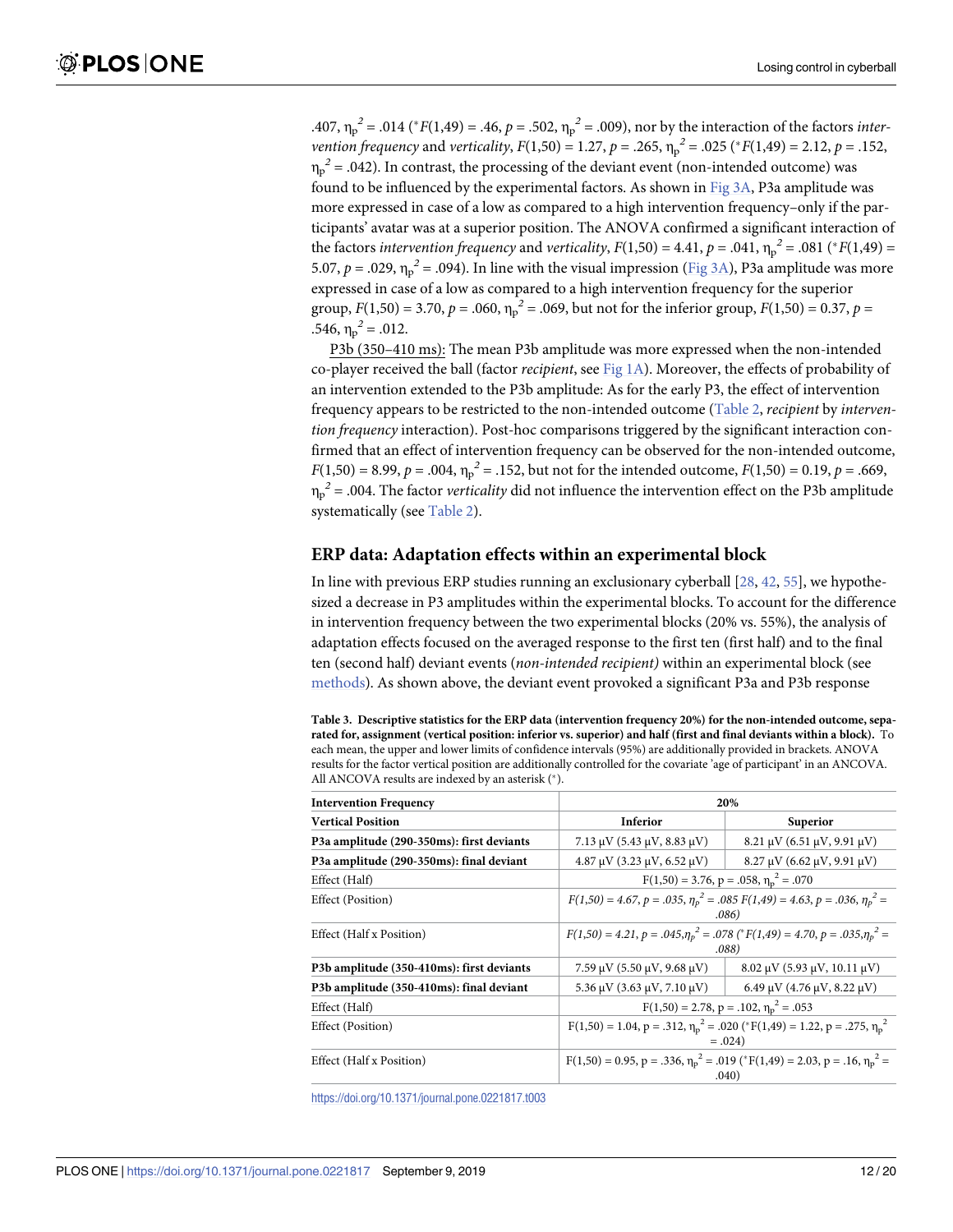<span id="page-12-0"></span>and was sensitive to the experimental factors. The changes in amplitude were analyzed separately for each experimental block. Results of the statistical analysis are provided in Tables [3](#page-11-0) and 4.

Low intervention frequency (20%): As shown in [Fig](#page-10-0) 3B, a reduction of the P3a and P3b amplitudes appeared to depend on the vertical position: An amplitude difference between the responses to the first and final deviants was clearly expressed for participants with an avatar at an inferior position, but not for participants with an avatar at a superior position. The statistical analysis (see [Table](#page-11-0) 3) confirmed a significant interaction of the factors *verticality* and *half* only for the early P3a. This interaction effect was also significant when *age of participant* was controlled for as a covariate. For this component, post-hoc comparisons confirmed that a significant amplitude reduction from the first to the final deviants was significantly expressed in the 'inferior' group,  $F(1,50) = 7.67$ ,  $p = .008$ ,  $\eta_p^2 = .235$ , but not in the 'superior' group,  $F(1,50)$  $= .007, p = .936, \eta_p^2 = .000.$ 

High intervention frequency (55%): [Fig](#page-10-0) 3B indicates a clear adaptation effect, expressed for both components (P3a and P3b) and both groups (inferior and superior position): Both, early and late P3 amplitudes, were significantly reduced when the response to the first and the final deviants was compared. Although the amplitude reduction appears to be more pronounced in the group of participants with an avatar at a superior position, the statistical analysis (see Table 4) did not confirm an interaction with group assignment (factor *verticality*).

Control condition: To control for the specificity of the adaptation effects in ERPs, we analyzed the corresponding signals recorded in *intended outcome* condition (no intervention). Amplitudes in the P3a and P3b time range were not significantly affected by the experimental variables (position, half). This held for the analysis of the first as well as for the second block.

# **Discussion**

This research set out to test whether the predictions of an expectancy violation approach can be extended to a situation in which the participant is included in the virtual ball game (inclusionary cyberball), but in which interventions by a "supervisor" affected the outcome of an

Table 4. Descriptive statistics for the ERP data (intervention frequency 55%) for the non-intended outcome, separated for, assignment (vertical position: inferior vs. superior) and half (first and final deviants within a block). To each mean, the upper and lower limits of confidence intervals (95%) are additionally provided in brackets. ANOVA results for the factor vertical position are additionally controlled for the covariate 'age of participant' in an ANCOVA. All ANCOVA results are indexed by an asterisk (\*).

| <b>Intervention Frequency</b>             | 50%                                                                                                         |                                             |  |
|-------------------------------------------|-------------------------------------------------------------------------------------------------------------|---------------------------------------------|--|
| <b>Vertical Position</b>                  | Inferior                                                                                                    | Superior                                    |  |
| P3a amplitude (290-350ms): first deviants | 5.41 $\mu$ V (3.99 $\mu$ V, 6.82 $\mu$ V)                                                                   | $6.66 \mu V$ (5.25 $\mu V$ , 8.08 $\mu V$ ) |  |
| P3a amplitude (290-350ms): final deviant  | 5.33 $\mu$ V (3.68 $\mu$ V, 6.98 $\mu$ V)                                                                   | $5.50 \mu V$ (3.95 $\mu V$ , 7.25 $\mu V$ ) |  |
| Effect (Half)                             | $F(1,50) = 4.83, p = .033, \eta_p^2 = .088$                                                                 |                                             |  |
| Effect (Position)                         | $F(1,50) = 0.05$ , $p = .825$ , $\eta_p^2 = .001$ (* $F(1,49) = 0.31$ , $p = .578$ , $\eta_p^2$<br>$=.006$  |                                             |  |
| Effect (Half x Position)                  | $F(1,50) = 1.45$ , $p = .234$ , $\eta_p^2 = .028$ (* $F(1,49) = 0.51$ , $p = .474$ , $\eta_p^2$<br>$=.011)$ |                                             |  |
| P3b amplitude (350-410ms): first deviants | $5.63 \mu V$ (3.92 $\mu V$ , 7.91 $\mu V$ )                                                                 | $7.50 \mu V$ (5.79 $\mu V$ , 9.22 $\mu V$ ) |  |
| P3b amplitude (350-410ms): final deviant  | $5.27 \mu V (3.73 \mu V, 6.82 \mu V)$                                                                       | $5.17 \mu V (3.63 \mu V, 6.72 \mu V)$       |  |
| Effect (Half)                             | $F(1,50) = 7.03, p = .011, \eta_p^2 = .123$                                                                 |                                             |  |
| Effect (Position)                         | $F(1,50) = 0.03$ , p = .861, $\eta_p^2 = .001$ (* $F(1,49) = 0.35$ , p = .56, $\eta_p^2 =$<br>.007)         |                                             |  |
| Effect (Half x Position)                  | $F(1,50) = 3.10$ , p = .085, $\eta_p^2 = .058$ (* $F(1,49) = 1.17$ , p = .285, $\eta_p^2$ )<br>$=.023$      |                                             |  |

<https://doi.org/10.1371/journal.pone.0221817.t004>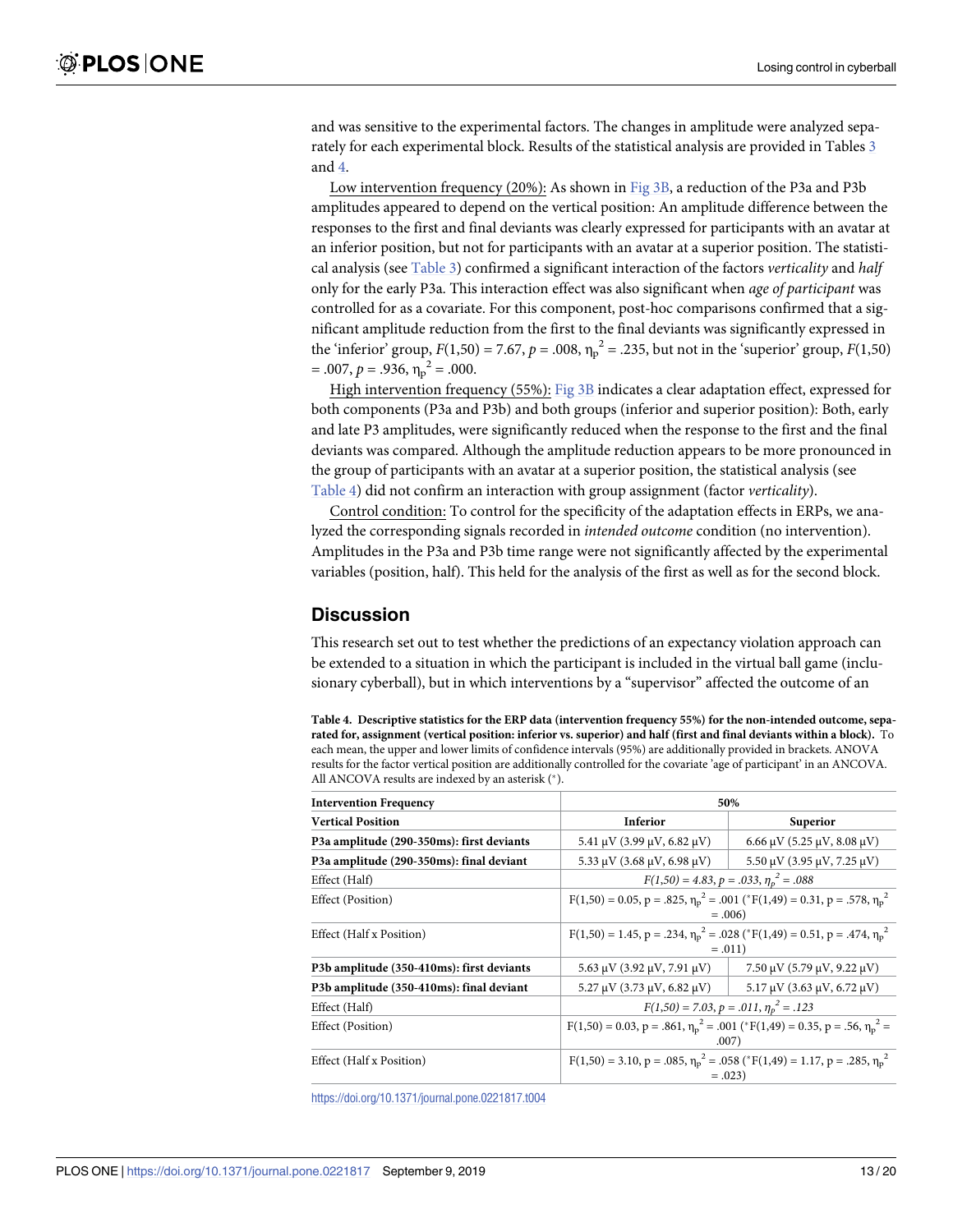<span id="page-13-0"></span>intended ball throw. The analysis was focused on the P3 components in the ERP providing a marker of the participants' expectancy state. Based on previous findings in exclusionary cyberball studies, we predicted that an intervention by a "supervisor" affecting personal control triggers a P3 effect [[36](#page-18-0)]. The expression of this effect was predicted to depend on the predictability (frequency) of the intervention and the vertical position of the participants' avatar [\[6\]](#page-16-0). Finally, the vertical position was hypothesized to also affect the adaptation to the recurring interventions within an experimental block [\[42\]](#page-18-0).

In line with our first hypothesis, an intervention evokes an initial fronto-central ERP positivity that shows the spatial and temporal characteristics of a P3a complex [\[31,](#page-17-0) [44\]](#page-18-0). This indicates that the processing of an intervention shares the characteristics of a deviant event which affects the attentional allocation and involves the activation of a frontal attention network. Subsequently, the intervention also elicits a centro-parietal P3b component. Comparable to the processing of a target event in exclusionary cyberball (ball reception, see [[36](#page-18-0)]), an intervention can be defined as a self-relevant event [\[56\]](#page-19-0) which triggers mnestic processes (e.g. context updating process [\[30\]](#page-17-0)). The early fronto-central (P3a) and the late centro-parietal (P3b) components differ with respect to topography and latency but are also differently affected by the experimental manipulation. Differences between the functional characteristics of the components will be discussed in the following.

Confirming the results of a previous exclusionary cyberball study [[35](#page-17-0)], the expression of the P3b, but not of the P3a, is primarily affected by the *frequency of intervention*. This result is in line with the idea that the P3b amplitude is related to the manipulation of the likelihood of an event [\[45\]](#page-18-0). The change in likelihood of the deviant event, however, did not affect the processing of the complementary 'standard' event (intended recipient) for which P3b amplitude remained stable. This finding contrasts results from the exclusionary cyberball (ball reception 'self' vs. 'others', see [[57](#page-19-0)]) and indicates that the underlying cognitive process of context updating [\[30\]](#page-17-0) is exclusively triggered by the intervention of the supervisor challenging the participants' control. We tentatively suppose that the result of the updating process serves the posthoc estimation of the frequency of the supervisor's activity. Testing this idea would be a fruitful avenue for future research.

The expression of the P3a component is less clearly affected by the *frequency of intervention*, and its activation apparently relies in a different probabilistic module [[45](#page-18-0)]. However, the expression of the fronto-central P3a component was modulated by the *vertical* position of the participant's avatar, thus supporting our second hypothesis. In case of low intervention frequency, the P3a response to the deviant event (non-intended recipient) was significantly enhanced in participants with an avatar at a superior position. A similar effect of verticality was also obtained in the exclusionary cyberball when a low frequency of ball reception signaled social exclusion [[6,](#page-16-0) [42\]](#page-18-0). For both situations, social exclusion and loss of control, participants assigned to a superior position revealed an enhanced sensitivity to rare unexpected events.

Previous studies [\[6,](#page-16-0) [42\]](#page-18-0) related the ERP effect of verticality in the processing of low-frequent aversive events to a differential self-assignment of social power [\[40\]](#page-18-0). The current ERP data suggest that this effect is not restricted to expected social participation, but extends to expected personal control [[46](#page-18-0)]: In contrast to an inferior position, a superior position is associated with an elevated expectation of involvement *and* control [\[1\]](#page-16-0) as indexed by an enhanced P3 amplitude. Consequently, the intervention is less expected and attentional allocation is more pronounced. Importantly, the effect of a superior position did not expand to the second block in which the intervention frequency was markedly enhanced. In contrast to the exclusionary cyberball data [[6,](#page-16-0) [42\]](#page-18-0), however, the effects of verticality are only weakly expressed for the selfreports in the case of intervention cyberball: Although the self-assigned personal power ratings appear to be selectively adjusted in participants assigned to a superior position, this effect is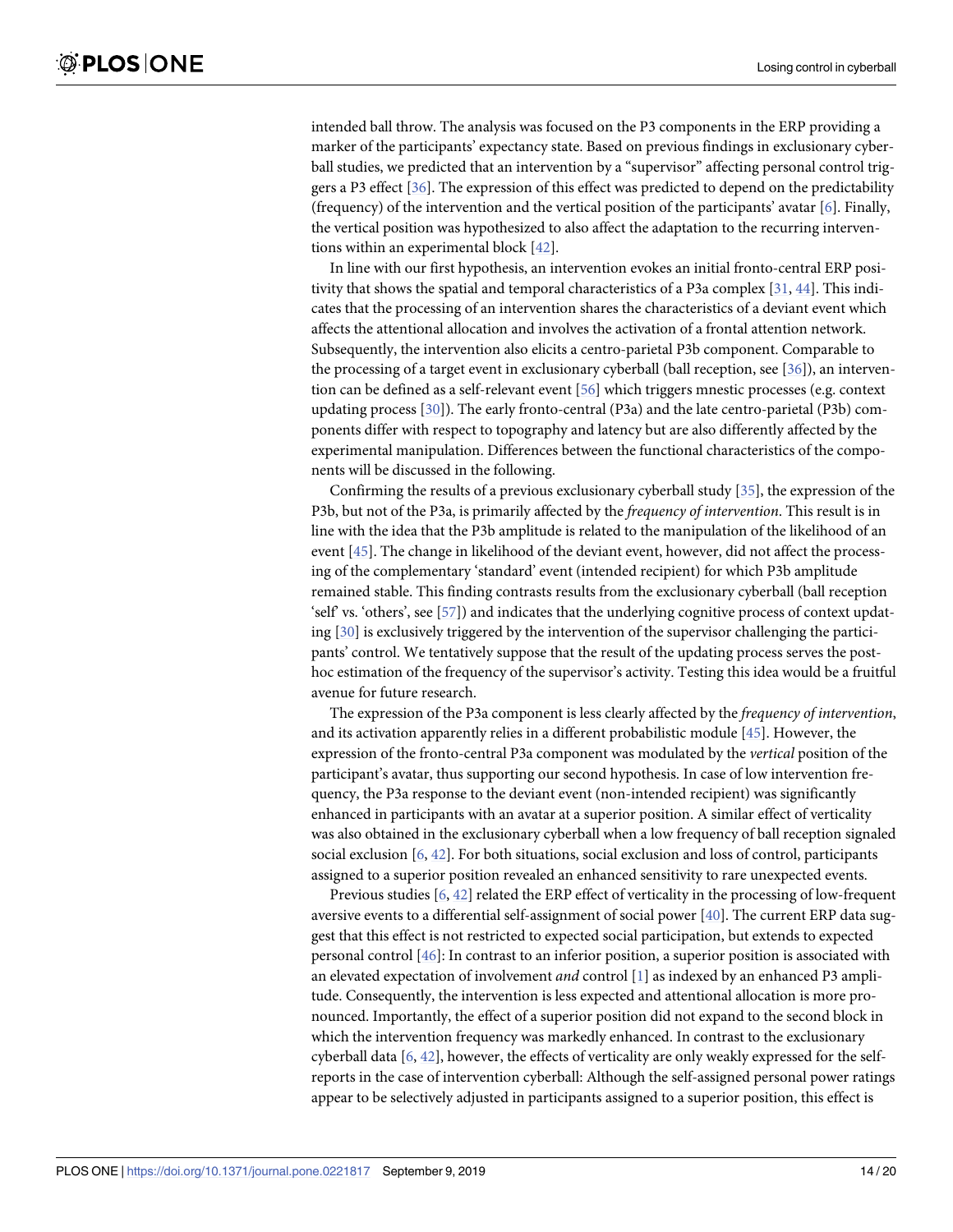<span id="page-14-0"></span>modulated by the age of the participant (see below). We therefore suggest physiological data are more sensitive to detect a verticality-power-link [[40](#page-18-0)] as compared to retrospective selfreports–at least in case of an intervention cyberball based on long interaction sequences.

The aforementioned idea of a differential adjustment of expectancies is substantiated by the analysis of adaptation effect within an experimental block. In line with our third hypothesis, we observed systematic fluctuations of the P3 amplitudes within the experimental blocks which signal a re-adjustment in the participants' state of expectancy [\[48\]](#page-18-0). In previous exclusionary cyberball studies, the adaptation was more expressed in participants assigned to an avatar at an inferior position [\[42](#page-18-0)]. In case of low intervention frequency (block 1), this effect was replicated for the P3a amplitude in the intervention cyberball. We therefore conclude that an inferior vertical position not only prepares for exclusionary events [[6\]](#page-16-0), but also for restric-tions in personal control. The adaptation of the P3 amplitude (see [Fig](#page-10-0)  $2B$ ) reveals that this preparation allows a rapid re-adjustment of expected control–independently of the frequency of deviant signals affecting personal control. Consequently, less attentional resources are directed to recurring interventions. In contrast, a superior position is associated with higher self-assigned personal control and participants are not prepared for the processing of interventions. Consequently, a re-adjustment of expectations is not triggered by occasional interventions (here: intervention frequency of 20%) and attentional allocation to a deviant is therefore not reduced. Importantly, this effect was restricted to the low-frequent intervention condition and did not expand to the high-frequent intervention condition.

This pattern of ERP results is congruent with specific theories from social psychology on power and control. Following the idea of a verticality-power-link [[40](#page-18-0)], the physiological data confirm that self-assigned power can protect people psychologically *from* influence [\[58\]](#page-19-0). The differences in the attentional allocation depending of vertical position might also contribute to power-induced asymmetries obtained in the mirroring of social interaction partners in a previous study on motor resonance [\[59\]](#page-19-0). The differential adaptation effect within an experimental block (superior vs inferior vertical position) might signal that effects of self-assigned power crucially rely on the resistance to re-adjust expectations. This resistance, however, can be overruled if the frequency of intervention is increased. This indicates that recurring and *predictable* deviant events elicit a functional adaptation of expected control independently of self-assigned social power.

More importantly, this research is in line with the recent call to adopt overarching theoretical frameworks to explain associated psychological phenomena [\[60\]](#page-19-0). Both, the processing of social exclusion and the processing of loss of control, can be explained in terms of an expectancy violation process. In addition, the general inconsistency compensation model [[17](#page-17-0)] also offers an explanation for the adaptation phenomena observed for the P3 component: According to the model, adaptation is not a mere passive process but reflects an active compensatory process. We suppose that the accommodative or affirmative behavior–following a loss of control [[5\]](#page-16-0) or social exclusion [\[12\]](#page-16-0)–is accompanied by a re-adjustment of expected personal control or expected social participation, respectively. Evidence for this idea could be provided in further studies exploring whether the behavioral compensation process is differently expressed when the self-assignment of social power is high or low.

Our study is based on a virtual ball tossing game. It is notable that a recent ERP study using the Lunchroom task [\[61\]](#page-19-0) also obtained a P3 effect in an socially aversive condition (exclusion), but that this effect was due to the recruitment of an early alarm system [\[29,](#page-17-0) [62\]](#page-19-0). However, the differential adaptation of the P3 amplitudes depending on vertical position–obtained in exclusion [\[42\]](#page-18-0) and loss of control–appears to be more compatible with an expectancy account and defines a challenge for the hypothesized preattentive alarm system. Moreover, we assume that the modified cyberball paradigm introduced here can be expanded to research on the interplay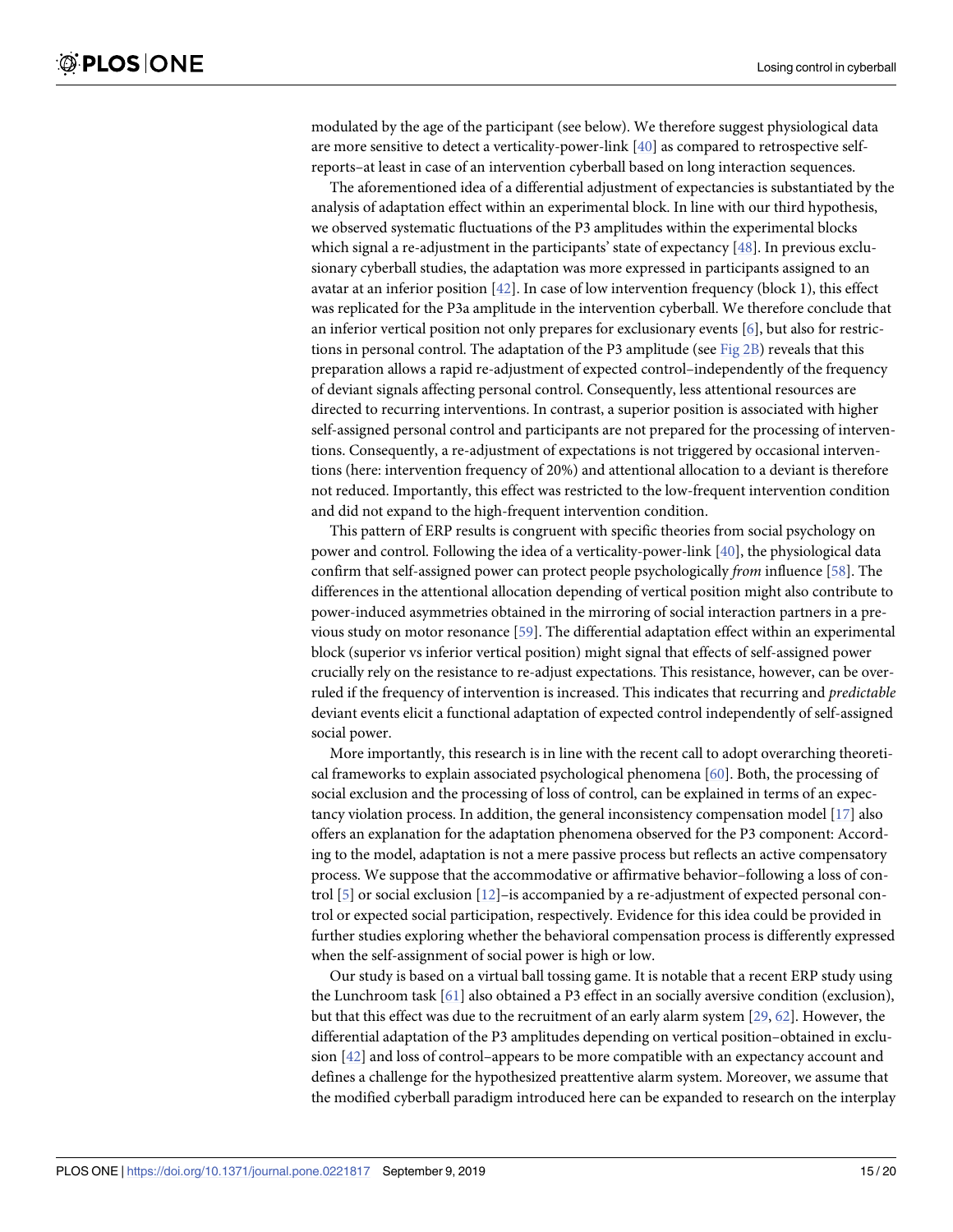<span id="page-15-0"></span>between different social threats, and its effect on aggression [[63\]](#page-19-0). Obviously, several boundary conditions of the effects reported here must be considered: First, differences in adaptability between participants (or groups) can only be detected in long interactions sequences, and if the aversive event is not highly predictable. Interestingly, the standard (exclusionary) cyberball setup does not meet these requirements so that these differences are probably masked in standard social exclusion cyberball setups. Second, constraints on generality related to the sample of participants must be considered: Despite of the robustness of the–related–exclusionary cyberball effect [\[24](#page-17-0)] and the verticality-power relationship [\[40](#page-18-0), [64](#page-19-0)], we cannot exclude a bias in the belief in personal control in the undergraduate students examined. The response to intervention might be moderated by the educational level or by age. Please note that the experimental groups differed with respect to mean age ('superior': 25.96 vs 'inferior': 22.50 years). The results of the ANCOVA signaled that the factor age of participant did not affect the ERP data (see Tables [2](#page-9-0) and [3\)](#page-11-0), but moderated the statistical effects for the self-report (see [Table](#page-8-0) 1: personal power). Further research using questionnaire data therefore has to consider that an effect of age on the selfassignment of personal power might be present even within a limited age range. Third, the order of experimental conditions was not counter-balanced and, therefore, contrast effects (low-to-high vs high-to-low intervention frequency) already reported in the exclusionary cyberball [[35\]](#page-17-0) cannot be considered. Given the marked adaptation effects observed in the high frequency condition, a corresponding contrast effect is highly likely in the intervention cyberball, as well, and should be examined in further studies. Fourth, we have to consider that the splithalf ERP analysis is based on a low number of trials. Unfortunately, the analysis of the covert adaptation process necessarily relies on the analysis on a restricted number of critical events (here: 7–10). Nevertheless, the P3 signal was reliable (see above), and the differential adaptation effect induced by verticality has also been observed in social exclusion [\[7](#page-16-0)]. Finally, our ERP analysis is only based on midline electrodes. A more fine-graded analysis of the spatial distribution P3 effect will require an increase of active leads in future studies. We have no reason to believe that the results depend on other characteristics of the participants, materials, or context.

In conclusion, this research supports the notion that a *loss of control* in a modified version of the cyberball paradigm defines an aversive event which violates subjective expectation. Consistent with previous ERP results on *social exclusion* using a standard cyberball paradigm, the degree of expectancy violation is influenced by the predictability of the aversive events and the vertical position assigned: A superior position prevents the adaptation to occasional aversive events in longer interaction sequences. The electrophysiological effects can be related to a differential self-assignment of power depending on verticality. Overall therefore, this research supports the notion of a common cognitive mechanism in reactions to social exclusion and loss of control based on an inconsistency in expectancy states.

# **Supporting information**

**S1 [Appendix](http://www.plosone.org/article/fetchSingleRepresentation.action?uri=info:doi/10.1371/journal.pone.0221817.s001). Results of additional analyses.** S1 Appendix provides the analysis of the ERP effects triggered by the ball reception of the participant (Figs A and B, Tables A to C): Effects of intervention frequency were analyzed separately for the experimental groups (superior and inferior position). Moreover, the results of the experimental effects on the four NTQ scales (belonging, self-esteem, control, and meaningful existence) are provided (Tables D and E). (PDF)

## **Author Contributions**

**Conceptualization:** Michael Niedeggen, Rudolf Kerschreiter.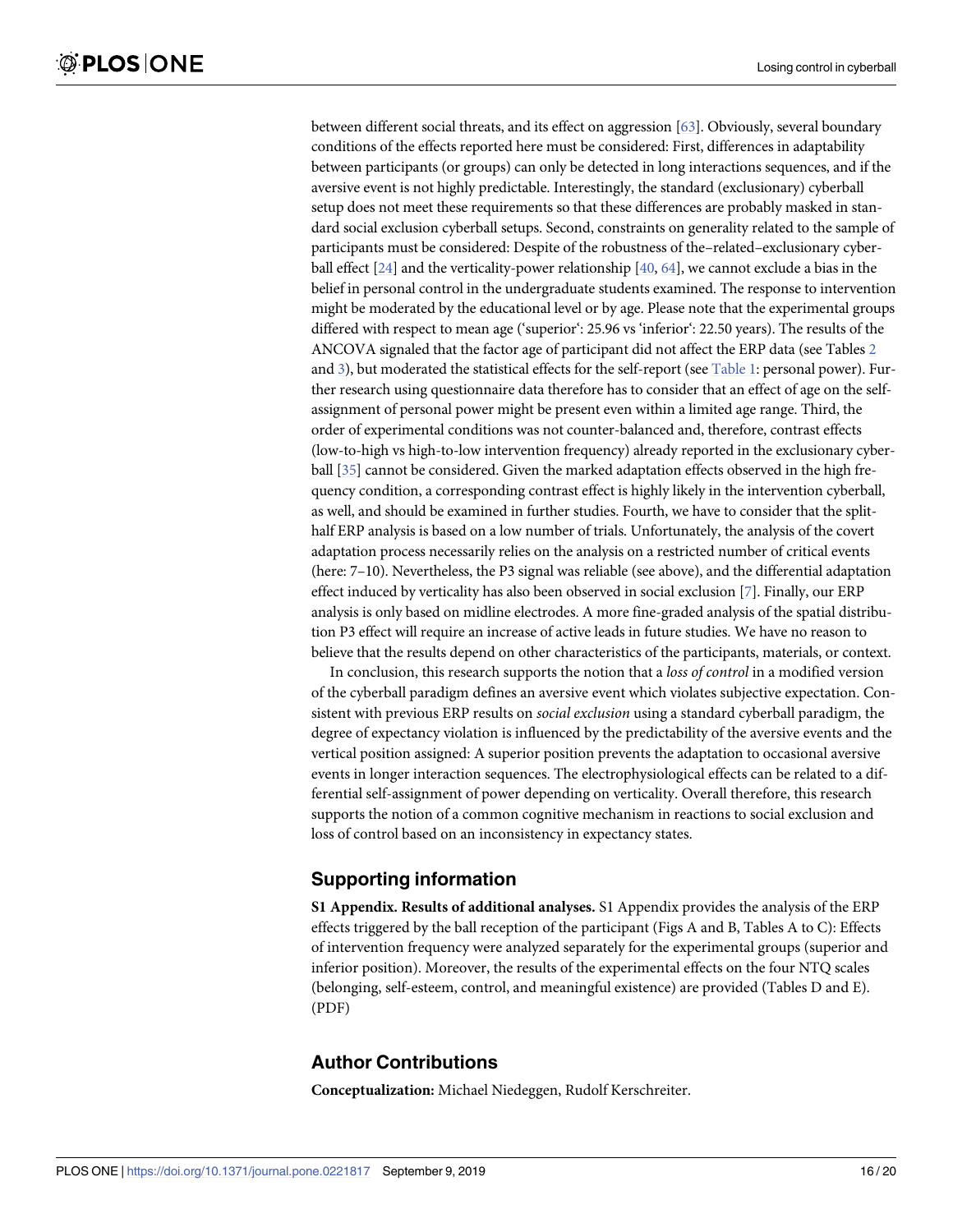<span id="page-16-0"></span>**Data curation:** Michael Niedeggen, Katharina Schuck.

**Investigation:** Katharina Schuck.

**Methodology:** Michael Niedeggen.

**Project administration:** Michael Niedeggen.

**Software:** Katharina Schuck.

**Supervision:** Michael Niedeggen, Rudolf Kerschreiter.

**Validation:** Rudolf Kerschreiter.

**Writing – original draft:** Michael Niedeggen.

**Writing – review & editing:** Michael Niedeggen, Rudolf Kerschreiter, Katharina Schuck.

#### **References**

- **[1](#page-1-0).** Inesi ME, Botti S, Dubois D, Rucker DD, Galinsky AD. Power and Choice: Their Dynamic Interplay in Quenching the Thirst for Personal Control. Psychol Sci. 2011; 22(8):1042–8. [https://doi.org/10.1177/](https://doi.org/10.1177/0956797611413936) [0956797611413936](https://doi.org/10.1177/0956797611413936) WOS:000294709400012. PMID: [21705519](http://www.ncbi.nlm.nih.gov/pubmed/21705519)
- **[2](#page-1-0).** Burger JM. Desire for Control and Academic-Performance. Can J Behav Sci. 1992; 24(2):147–55. <https://doi.org/10.1037/h0078716> WOS:A1992HT36800002.
- **[3](#page-1-0).** MacDonald G, Leary MR. Why does social exclusion hurt? The relationship between social and physical pain. Psychol Bull. 2005; 131(2):202–23. <https://doi.org/10.1037/0033-2909.131.2.202> WOS:000227423200004. PMID: [15740417](http://www.ncbi.nlm.nih.gov/pubmed/15740417)
- **[4](#page-1-0).** Leotti LA, Iyengar SS, Ochsner KN. Born to choose: the origins and value of the need for control. Trends Cogn Sci. 2010; 14(10):457–63. <https://doi.org/10.1016/j.tics.2010.08.001> PMID: [20817592;](http://www.ncbi.nlm.nih.gov/pubmed/20817592) PubMed Central PMCID: PMC2944661.
- **[5](#page-1-0).** Kay AC, Gaucher D, Napier JL, Callan MJ, Laurin K. God and the government: Testing a compensatory control mechanism for the support of external systems. J Pers Soc Psychol. 2008; 95(1):18–35. [https://](https://doi.org/10.1037/0022-3514.95.1.18) [doi.org/10.1037/0022-3514.95.1.18](https://doi.org/10.1037/0022-3514.95.1.18) WOS:000257034000002. PMID: [18605849](http://www.ncbi.nlm.nih.gov/pubmed/18605849)
- **[6](#page-1-0).** Niedeggen M, Kerschreiter R, Hirte D, Weschke S. Being low prepares for being neglected: Verticality affects expectancy of social participation. Psychon Bull Rev. 2017; 24(2):574–81. Epub 2016/07/03. <https://doi.org/10.3758/s13423-016-1115-5> PMID: [27368640.](http://www.ncbi.nlm.nih.gov/pubmed/27368640)
- **[7](#page-1-0).** Schuck K, Niedeggen M, Kerschreiter R. Violated Expectations in the Cyberball Paradigm: Testing the Expectancy Account of Social Participation With ERP. Frontiers in Psychology. 2018;9. ARTN 1762 10.3389/fpsyg.2018.01762. WOS:000445588300001. <https://doi.org/10.3389/fpsyg.2018.00009>
- **[8](#page-1-0).** Zhou XY, He LN, Yang Q, Lao JP, Baumeister RF. Control Deprivation and Styles of Thinking. J Pers Soc Psychol. 2012; 102(3):460–78. <https://doi.org/10.1037/a0026316> WOS:000300744000002. PMID: [22082059](http://www.ncbi.nlm.nih.gov/pubmed/22082059)
- **[9](#page-1-0).** Kerr NL, Levine JM. The detection of social exclusion: Evolution and beyond. Group Dynamics-Theory Research and Practice. 2008; 12(1):39–52. <https://doi.org/10.1037/1089-2699.12.1.39> WOS:000253837000005.
- **[10](#page-1-0).** Twenge JM, Baumeister RF, DeWall CN, Ciarocco NJ, Bartels JM. Social exclusion decreases prosocial behavior. J Pers Soc Psychol. 2007; 92(1):56–66. <https://doi.org/10.1037/0022-3514.92.1.56> WOS:000243249300005. PMID: [17201542](http://www.ncbi.nlm.nih.gov/pubmed/17201542)
- **[11](#page-1-0).** Williams KD. Ostracism. Annual review of psychology. 2007; 58:425–52. Epub 2006/09/14. [https://doi.](https://doi.org/10.1146/annurev.psych.58.110405.085641) [org/10.1146/annurev.psych.58.110405.085641](https://doi.org/10.1146/annurev.psych.58.110405.085641) PMID: [16968209.](http://www.ncbi.nlm.nih.gov/pubmed/16968209)
- **[12](#page-1-0).** Narayanan J, Tai K, Kinias Z. Power motivates interpersonal connection following social exclusion. Organizational Behavior and Human Decision Processes. 2013; 122(2):257–65. [https://doi.org/10.](https://doi.org/10.1016/j.obhdp.2013.08.006) [1016/j.obhdp.2013.08.006](https://doi.org/10.1016/j.obhdp.2013.08.006) WOS:000328719500014.
- **[13](#page-1-0).** Magee JC, Smith PK. The social distance theory of power. Pers Soc Psychol Rev. 2013; 17(2):158–86. Epub 2013/01/26. <https://doi.org/10.1177/1088868312472732> PMID: [23348983.](http://www.ncbi.nlm.nih.gov/pubmed/23348983)
- **[14](#page-1-0).** Quirin M, Meyer F, Heise N, Kuhl J, Kustermann E, Struber D, et al. Neural correlates of social motivation: an fMRI study on power versus affiliation. Int J Psychophysiol. 2013; 88(3):289–95. Epub 2012/07/ 31. <https://doi.org/10.1016/j.ijpsycho.2012.07.003> PMID: [22841755](http://www.ncbi.nlm.nih.gov/pubmed/22841755).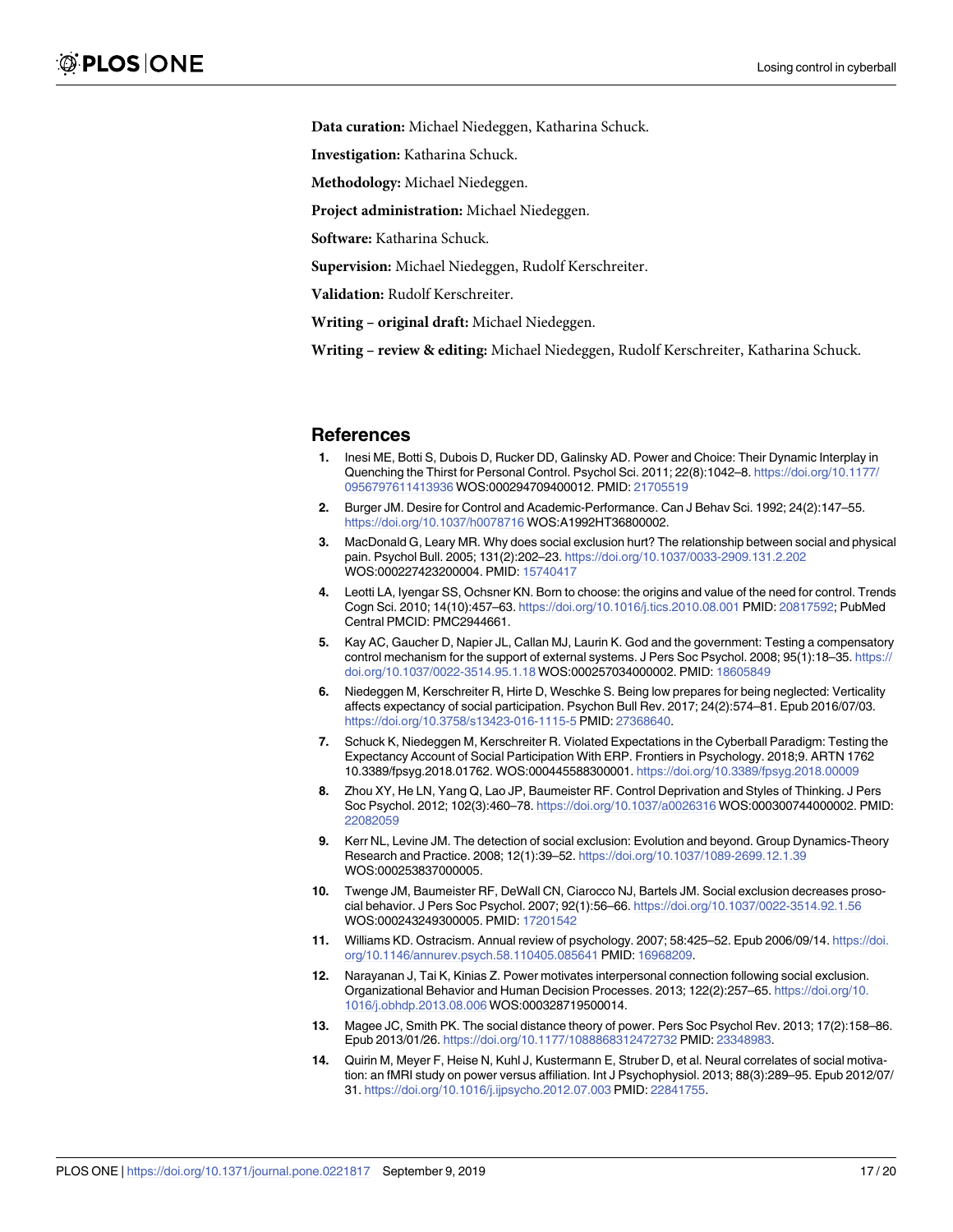- <span id="page-17-0"></span>**[15](#page-1-0).** Wang H, Braun C, Enck P. How the brain reacts to social stress (exclusion)—A scoping review. Neurosci Biobehav Rev. 2017; 80:80–8. Epub 2017/05/26. <https://doi.org/10.1016/j.neubiorev.2017.05.012> PMID: [28535967](http://www.ncbi.nlm.nih.gov/pubmed/28535967).
- **[16](#page-1-0).** Syrjamaki AH, Hietanen JK. The effects of social exclusion on processing of social information—A cognitive psychology perspective. Br J Soc Psychol. 2018. Epub 2018/11/28. [https://doi.org/10.1111/bjso.](https://doi.org/10.1111/bjso.12299) [12299](https://doi.org/10.1111/bjso.12299) PMID: [30480823.](http://www.ncbi.nlm.nih.gov/pubmed/30480823)
- **[17](#page-1-0).** Proulx T, Inzlicht M, Harmon-Jones E. Understanding all inconsistency compensation as a palliative response to violated expectations. Trends Cogn Sci. 2012; 16(5):285–91. [https://doi.org/10.1016/j.tics.](https://doi.org/10.1016/j.tics.2012.04.002) [2012.04.002](https://doi.org/10.1016/j.tics.2012.04.002) WOS:000304026200009. PMID: [22516239](http://www.ncbi.nlm.nih.gov/pubmed/22516239)
- **[18](#page-1-0).** Muthukrishna M, Henrich J. A problem in theory. Nat Hum Behav. 2019; 3(3):221–9. [https://doi.org/10.](https://doi.org/10.1038/s41562-018-0522-1) [1038/s41562-018-0522-1](https://doi.org/10.1038/s41562-018-0522-1) PMID: [30953018](http://www.ncbi.nlm.nih.gov/pubmed/30953018).
- **[19](#page-1-0).** Brehm JW, Cohen AR. Choice and Chance Relative Deprivation as Determinants of Cognitive-Dissonance. J Abnorm Soc Psych. 1959; 58(3):383–7. WOS:A1959CCB3400015.
- **[20](#page-1-0).** Brehm JW, Jones RA. Effect on Dissonance of Surprise Consequences. J Exp Soc Psychol. 1970; 6 (4):420–&. WOS:A1970H964200003.
- **[21](#page-1-0).** Park CL. Making sense of the meaning literature: an integrative review of meaning making and its effects on adjustment to stressful life events. Psychol Bull. 2010; 136(2):257–301. [https://doi.org/10.](https://doi.org/10.1037/a0018301) [1037/a0018301](https://doi.org/10.1037/a0018301) PMID: [20192563](http://www.ncbi.nlm.nih.gov/pubmed/20192563).
- **[22](#page-1-0).** Oliveira FT, McDonald JJ, Goodman D. Performance monitoring in the anterior cingulate is not all error related: expectancy deviation and the representation of action-outcome associations. J Cogn Neurosci. 2007; 19(12):1994–2004. <https://doi.org/10.1162/jocn.2007.19.12.1994> PMID: [17892382](http://www.ncbi.nlm.nih.gov/pubmed/17892382).
- **[23](#page-1-0).** Botvinick MM, Cohen JD, Carter CS. Conflict monitoring and anterior cingulate cortex: an update. Trends Cogn Sci. 2004; 8(12):539–46. <https://doi.org/10.1016/j.tics.2004.10.003> PMID: [15556023.](http://www.ncbi.nlm.nih.gov/pubmed/15556023)
- **[24](#page-1-0).** Hartgerink CHJ, van Beest I, Wicherts JM, Williams KD. The Ordinal Effects of Ostracism: A Meta-Analysis of 120 Cyberball Studies. Plos One. 2015; 10(5). UNSP e0127002 [https://doi.org/10.1371/journal.](https://doi.org/10.1371/journal.pone.0127002) [pone.0127002](https://doi.org/10.1371/journal.pone.0127002) WOS:000355319400029. PMID: [26023925](http://www.ncbi.nlm.nih.gov/pubmed/26023925)
- **[25](#page-1-0).** Zadro L, Williams KD, Richardson R. How low can you go? Ostracism by a computer is sufficient to lower self-reported levels of belonging, control, self-esteem, and meaningful existence. J Exp Soc Psychol. 2004; 40(4):560–7. <https://doi.org/10.1016/j.jesp.2003.11.006> ISI:000222248300012.
- **[26](#page-1-0).** Somerville LH, Heatherton TF, Kelley WM. Anterior cingulate cortex responds differentially to expectancy violation and social rejection. Nat Neurosci. 2006; 9(8):1007–8. <https://doi.org/10.1038/nn1728> PMID: [16819523](http://www.ncbi.nlm.nih.gov/pubmed/16819523).
- **[27](#page-1-0).** van der Molen MJW, Dekkers LMS, Westenberg PM, van der Veen FM, van der Molen MW. Why don't you like me? Midfrontal theta power in response to unexpected peer rejection feedback. Neuroimage. 2017; 146:474–83. <https://doi.org/10.1016/j.neuroimage.2016.08.045> PMID: [27566260](http://www.ncbi.nlm.nih.gov/pubmed/27566260).
- **[28](#page-1-0).** Kawamoto T, Nittono H, Ura M. Cognitive, Affective, and Motivational Changes during Ostracism: An ERP, EMG, and EEG Study Using a Computerized Cyberball Task. Neurosci J. 2013; 2013:304674. <https://doi.org/10.1155/2013/304674> PMID: [26317090](http://www.ncbi.nlm.nih.gov/pubmed/26317090); PubMed Central PMCID: PMC4437265.
- **[29](#page-1-0).** Themanson JR, Schreiber JA, Larsen AD, Dunn KR, Ball AB, Khatcherian SM. The ongoing cognitive processing of exclusionary social events: evidence from event-related potentials. Soc Neurosci. 2015; 10(1):55–69. Epub 2014/09/11. <https://doi.org/10.1080/17470919.2014.956899> PMID: [25204663.](http://www.ncbi.nlm.nih.gov/pubmed/25204663)
- **[30](#page-2-0).** Donchin E, Coles MG. Is the P300 component a manifestation of context updating? Behavioral and Brain Sciences. 1988; 11:357–74.
- **[31](#page-2-0).** Polich J. Updating P300: an integrative theory of P3a and P3b. Clinical neurophysiology: official journal of the International Federation of Clinical Neurophysiology. 2007; 118(10):2128–48. Epub 2007/06/19. <https://doi.org/10.1016/j.clinph.2007.04.019> PMID: [17573239;](http://www.ncbi.nlm.nih.gov/pubmed/17573239) PubMed Central PMCID: PMC2715154.
- **[32](#page-2-0).** Picton TW. The P300 wave of the human event-related potential. J Clin Neurophysiol. 1992; 9(4):456– 79. Epub 1992/10/01. PMID: [1464675.](http://www.ncbi.nlm.nih.gov/pubmed/1464675)
- **[33](#page-2-0).** Polich J, Margala C. P300 and probability: comparison of oddball and single-stimulus paradigms. International journal of psychophysiology: official journal of the International Organization of Psychophysiology. 1997; 25(2):169–76. Epub 1997/02/01. PMID: [9101341.](http://www.ncbi.nlm.nih.gov/pubmed/9101341)
- **[34](#page-2-0).** Rosenfeld JP, Biroschak JR, Kleschen MJ, Smith KM. Subjective and objective probability effects on P300 amplitude revisited. Psychophysiology. 2005; 42(3):356–9. Epub 2005/06/10. [https://doi.org/10.](https://doi.org/10.1111/j.1469-8986.2005.00283.x) [1111/j.1469-8986.2005.00283.x](https://doi.org/10.1111/j.1469-8986.2005.00283.x) PMID: [15943689.](http://www.ncbi.nlm.nih.gov/pubmed/15943689)
- **[35](#page-2-0).** Gutz L, Kupper C, Renneberg B, Niedeggen M. Processing social participation: an event-related brain potential study. Neuroreport. 2011; 22(9):453–8. Epub 2011/05/12. [https://doi.org/10.1097/WNR.](https://doi.org/10.1097/WNR.0b013e3283476b67) [0b013e3283476b67](https://doi.org/10.1097/WNR.0b013e3283476b67) PMID: [21558970.](http://www.ncbi.nlm.nih.gov/pubmed/21558970)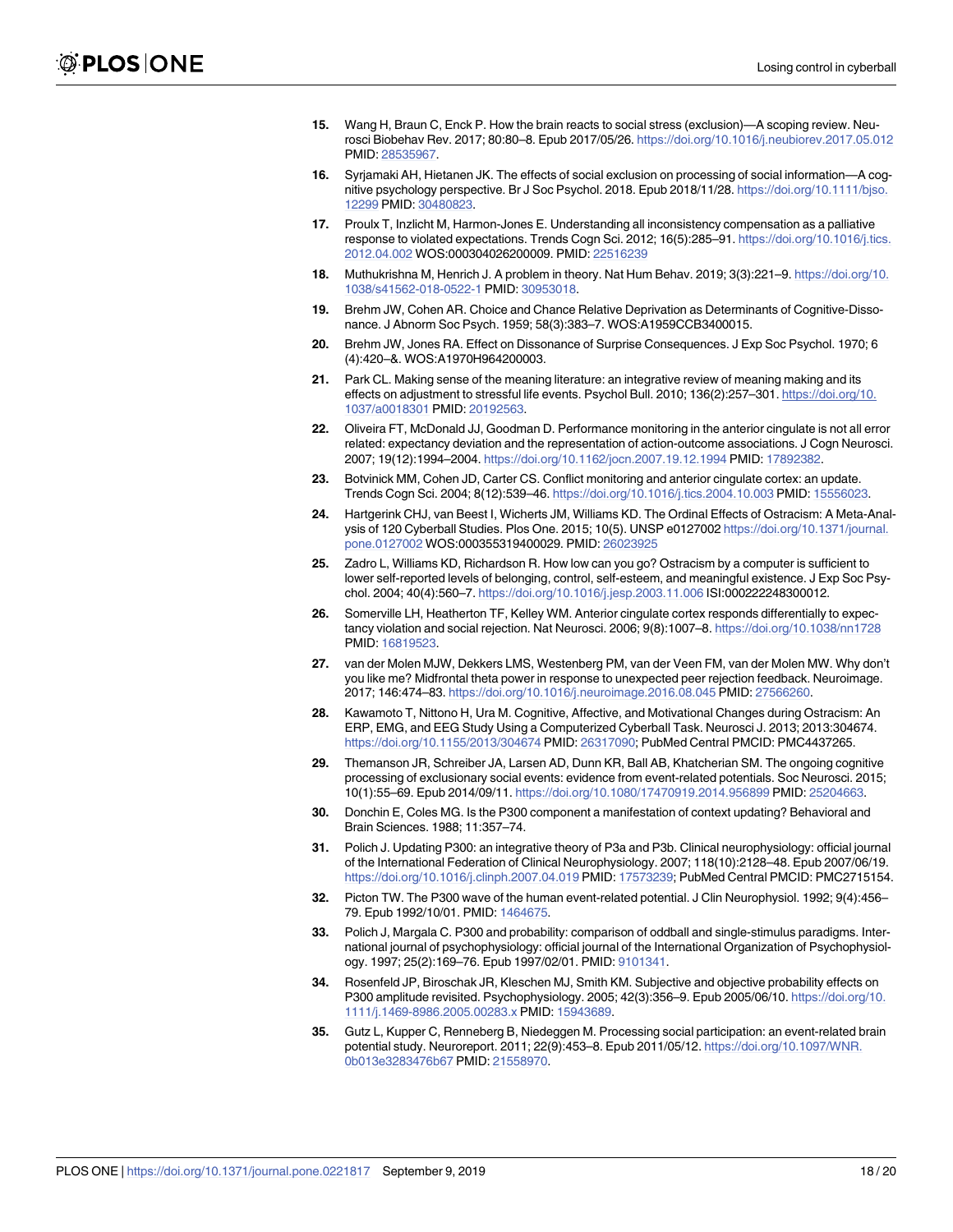- <span id="page-18-0"></span>**[36](#page-2-0).** Weschke S, Niedeggen M. ERP effects and perceived exclusion in the Cyberball paradigm: Correlates of expectancy violation? Brain Res. 2015; 1624:265–74. <https://doi.org/10.1016/j.brainres.2015.07.038> PMID: [26236023](http://www.ncbi.nlm.nih.gov/pubmed/26236023).
- **[37](#page-2-0).** Kiat JE, Straley E, Cheadle JE. Why won't they sit with me? An exploratory investigation of stereotyped cues, social exclusion, and the P3b. Soc Neurosci. 2017; 12(5):612–25. Epub 2016/08/25. [https://doi.](https://doi.org/10.1080/17470919.2016.1223167) [org/10.1080/17470919.2016.1223167](https://doi.org/10.1080/17470919.2016.1223167) PMID: [27557430](http://www.ncbi.nlm.nih.gov/pubmed/27557430).
- **[38](#page-2-0).** Gutz L, Renneberg B, Roepke S, Niedeggen M. Neural processing of social participation in borderline personality disorder and social anxiety disorder. J Abnorm Psychol. 2015; 124(2):421–31. [https://doi.](https://doi.org/10.1037/a0038614) [org/10.1037/a0038614](https://doi.org/10.1037/a0038614) PMID: [25603358.](http://www.ncbi.nlm.nih.gov/pubmed/25603358)
- **[39](#page-2-0).** Weinbrecht A, Niedeggen M, Roepke S, Renneberg B. Feeling excluded no matter what? Bias in the processing of social participation in borderline personality disorder. Neuroimage Clin. 2018; 19:343–50. Epub 2018/07/18. <https://doi.org/10.1016/j.nicl.2018.04.031> PMID: [30013917](http://www.ncbi.nlm.nih.gov/pubmed/30013917); PubMed Central PMCID: PMC6044182.
- **[40](#page-2-0).** Schubert TW. Your highness: vertical positions as perceptual symbols of power. J Pers Soc Psychol. 2005; 89(1):1–21. <https://doi.org/10.1037/0022-3514.89.1.1> PMID: [16060739](http://www.ncbi.nlm.nih.gov/pubmed/16060739).
- **[41](#page-2-0).** De Cremer D, Van Dijk E. When and why leaders put themselves first: Leader behaviour in resource allocations as a function of feeling entitled. Eur J Soc Psychol. 2005; 35(4):553–63. [https://doi.org/10.](https://doi.org/10.1002/Ejsp.260) [1002/Ejsp.260](https://doi.org/10.1002/Ejsp.260) WOS:000230837000007.
- **[42](#page-2-0).** Schuck Niedeggen, Kerschreiter. Violated Expectations in the Cyberball Paradigm: Testing the Expectancy Account of Social Participation With ERP. Front Psychol. 2018; 9:1762. Epub 2018/10/16. [https://](https://doi.org/10.3389/fpsyg.2018.01762) [doi.org/10.3389/fpsyg.2018.01762](https://doi.org/10.3389/fpsyg.2018.01762) PMID: [30319487](http://www.ncbi.nlm.nih.gov/pubmed/30319487); PubMed Central PMCID: PMC6167485.
- **[43](#page-2-0).** Sawaoka T, Hughes BL, Ambady N. Power Heightens Sensitivity to Unfairness Against the Self. Pers Soc Psychol B. 2015; 41(8):1023–35. <https://doi.org/10.1177/0146167215588755> WOS:000357803100001. PMID: [26048859](http://www.ncbi.nlm.nih.gov/pubmed/26048859)
- **[44](#page-3-0).** Dien J, Spencer KM, Donchin E. Parsing the late positive complex: mental chronometry and the ERP components that inhabit the neighborhood of the P300. Psychophysiology. 2004; 41(5):665–78. Epub 2004/08/21. <https://doi.org/10.1111/j.1469-8986.2004.00193.x> PMID: [15318873.](http://www.ncbi.nlm.nih.gov/pubmed/15318873)
- **[45](#page-3-0).** Kopp B, Seer C, Lange F, Kluytmans A, Kolossa A, Fingscheidt T, et al. P300 amplitude variations, prior probabilities, and likelihoods: A Bayesian ERP study. Cogn Affect Behav Neurosci. 2016; 16 (5):911–28. <https://doi.org/10.3758/s13415-016-0442-3> PMID: [27406085.](http://www.ncbi.nlm.nih.gov/pubmed/27406085)
- **[46](#page-3-0).** Cislak A, Cichocka A, Wojcik AD, Frankowska N. Power Corrupts, but Control Does Not: What Stands Behind the Effects of Holding High Positions. Pers Soc Psychol B. 2018; 44(6):944–57. [https://doi.org/](https://doi.org/10.1177/0146167218757456) [10.1177/0146167218757456](https://doi.org/10.1177/0146167218757456) WOS:000432109200011. PMID: [29484921](http://www.ncbi.nlm.nih.gov/pubmed/29484921)
- **[47](#page-3-0).** Sleegers WWA, Proulx T, van Beest I. The social pain of Cyberball: Decreased pupillary reactivity to exclusion cues. J Exp Soc Psychol. 2017; 69:187–200. <https://doi.org/10.1016/j.jesp.2016.08.004> WOS:000392774500022.
- **[48](#page-3-0).** Mars RB, Debener S, Gladwin TE, Harrison LM, Haggard P, Rothwell JC, et al. Trial-by-trial fluctuations in the event-related electroencephalogram reflect dynamic changes in the degree of surprise. J Neurosci. 2008; 28(47):12539–45. Epub 2008/11/21. 28/47/12539 [pii[\]https://doi.org/10.1523/](https://doi.org/10.1523/JNEUROSCI.2925-08.2008) [JNEUROSCI.2925-08.2008](https://doi.org/10.1523/JNEUROSCI.2925-08.2008) PMID: [19020046](http://www.ncbi.nlm.nih.gov/pubmed/19020046).
- **[49](#page-4-0).** Erdfelder E, Faul F, Buchner A. Gpower: A general power analysis program. Behavior Research Methods, Instruments, and Computers. 1996; 28:1–11.
- **[50](#page-4-0).** Peirce JW. PsychoPy—Psychophysics software in Python. J Neurosci Methods. 2007; 162(1–2):8–13. Epub 2007/01/27. <https://doi.org/10.1016/j.jneumeth.2006.11.017> PMID: [17254636;](http://www.ncbi.nlm.nih.gov/pubmed/17254636) PubMed Central PMCID: PMC2018741.
- **[51](#page-4-0).** Marks DF. Visual Imagery Differences in Recall of Pictures. British journal of psychology. 1973; 64 (Feb):17–24. <https://doi.org/10.1111/j.2044-8295.1973.tb01322.x.> WOS:A1973P379800003. PMID: [4742442](http://www.ncbi.nlm.nih.gov/pubmed/4742442)
- **[52](#page-4-0).** Lim S, Reeves B. Being in the Game: Effects of Avatar Choice and Point of View on Psychophysiological Responses During Play. Media Psychol. 2009; 12(4):348–70. [https://doi.org/10.1080/](https://doi.org/10.1080/15213260903287242) [15213260903287242](https://doi.org/10.1080/15213260903287242) WOS:000274637900002.
- **[53](#page-5-0).** Williams KD, Cheung CK, Choi W. Cyberostracism: effects of being ignored over the Internet. J Pers Soc Psychol. 2000; 79(5):748–62. Epub 2000/11/18. <https://doi.org/10.1037//0022-3514.79.5.748> PMID: [11079239](http://www.ncbi.nlm.nih.gov/pubmed/11079239).
- **[54](#page-5-0).** Lammers J, Stoker JI, Stapel DA. Differentiating Social and Personal Power: Opposite Effects on Stereotyping, but Parallel Effects on Behavioral Approach Tendencies. Psychol Sci. 2009; 20(12):1543–9. <https://doi.org/10.1111/j.1467-9280.2009.02479.x> WOS:000272163600018. PMID: [19906122](http://www.ncbi.nlm.nih.gov/pubmed/19906122)